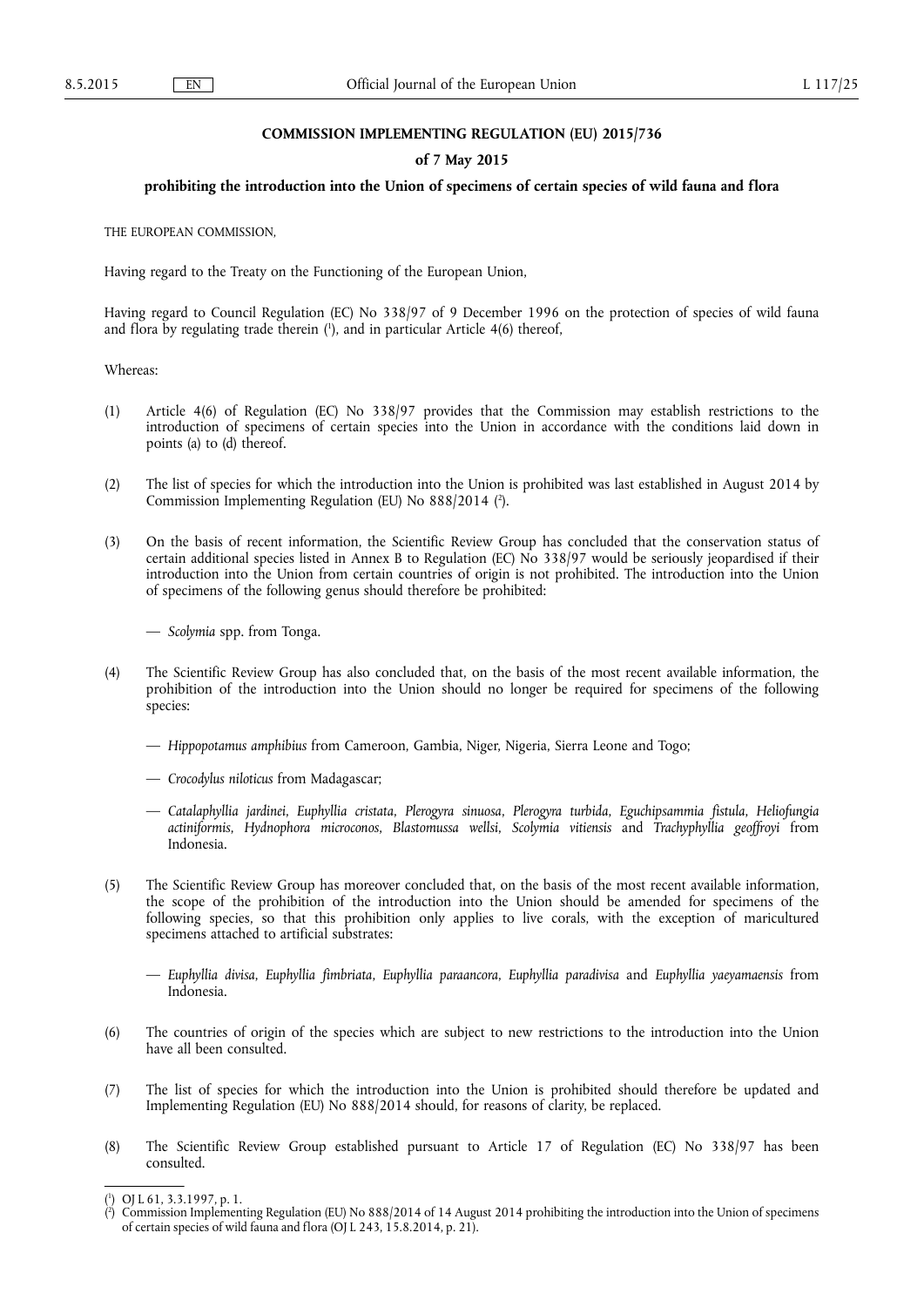- (9) Applications for import permits for specimens of species for which import is restricted pursuant to Article 4(6) of Regulation (EC) No 338/97 shall be treated by Member States in accordance with Article 71 of Commission Regulation (EC) No 865/2006 ( 1 ).
- (10) The measures provided for in this Regulation are in accordance with the opinion of the Committee on Trade in Wild Fauna and Flora established pursuant to Article 18 of Regulation (EC) No 338/97,

HAS ADOPTED THIS REGULATION:

# *Article 1*

The introduction into the Union of specimens of the species of wild fauna and flora set out in the Annex to this Regulation from the countries of origin indicated therein is prohibited.

*Article 2* 

Implementing Regulation (EU) No 888/2014 is repealed.

References to the repealed Implementing Regulation shall be construed as references to this Regulation.

#### *Article 3*

This Regulation shall enter into force on the twentieth day following that of its publication in the *Official Journal of the European Union*.

This Regulation shall be binding in its entirety and directly applicable in all Member States.

Done at Brussels, 7 May 2015.

*For the Commission The President*  Jean-Claude JUNCKER

<sup>(</sup> 1 ) Commission Regulation (EC) No 865/2006 of 4 May 2006 laying down detailed rules concerning the implementation of Council Regulation (EC) No 338/97 on the protection of species of wild fauna and flora by regulating trade therein (OJ L 166, 19.6.2006, p. 1).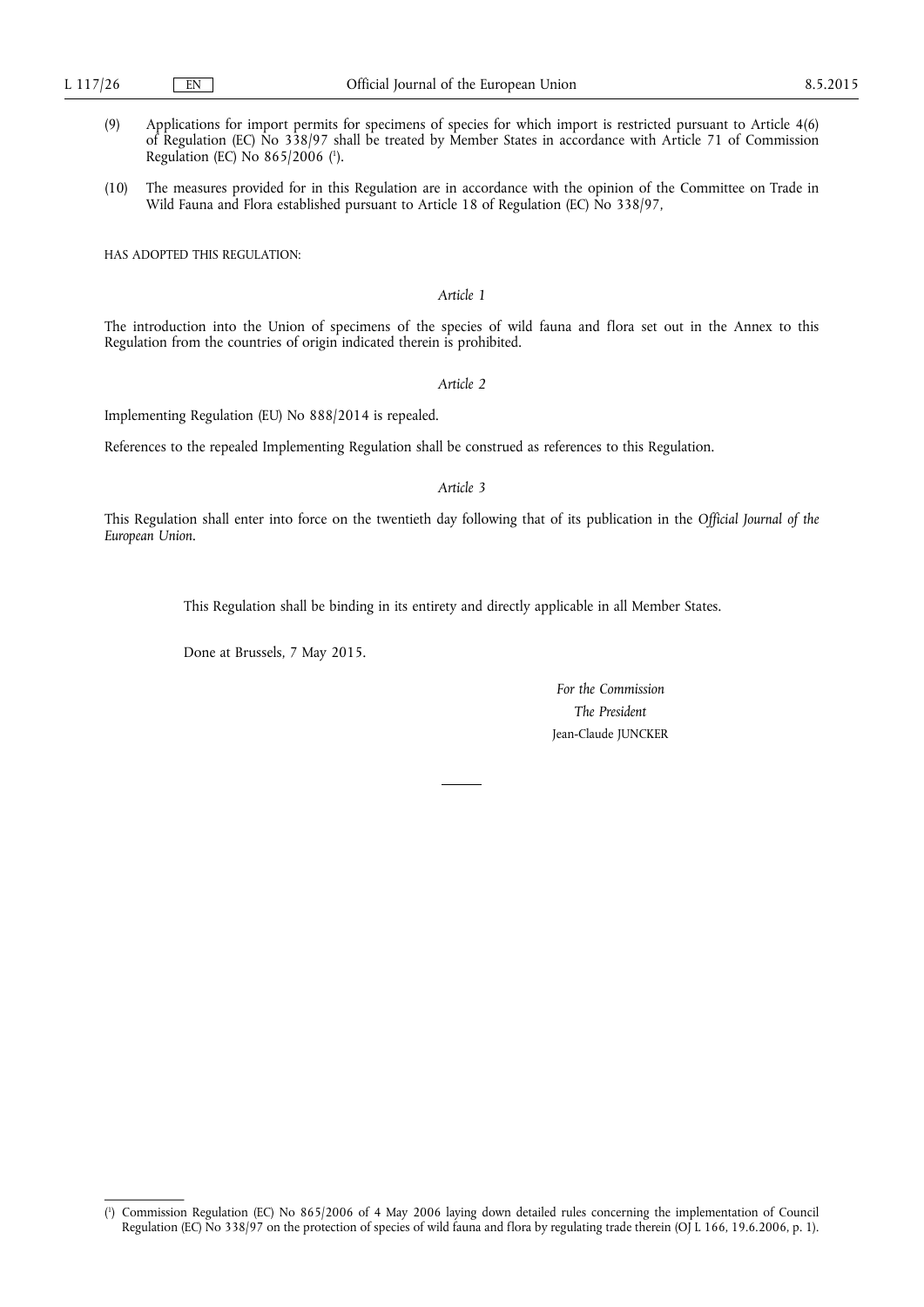## *ANNEX*

# Species Source(s) Specimen(s) covered Countries of origin Basis in Article 4(6), Point: **FAUNA**  *CHORDATA MAMMALIA ARTIODACTYLA*  **Bovidae**  *Capra falconeri* Wild Hunting trophies Uzbekistan (a) *CARNIVORA*  **Canidae**  *Canis lupus* Wild Hunting trophies Belarus, Mongolia, Tajikistan, Turkey (a) **Ursidae**  Ursus arctos **Wild** Wild Hunting trophies Canada (British Columbia), Kazakhstan (a) *Ursus thibetanus* **Wild** Hunting trophies Russia (a) (a) *PROBOSCIDEA*  **Elephantidae**  Loxodonta africana **Wild** Hunting trophies Cameroon (a) *AVES FALCONIFORMES*  **Falconidae**  *Falco cherrug* **Wild** All All Bahrain (a)

## **Specimens of species included in Annex A to Regulation (EC) No 338/97 whose introduction into the Union is prohibited**

# **Specimens of species included in Annex B to Regulation (EC) No 338/97 whose introduction into the Unionis prohibited**

| Species                 | Source(s)<br>covered | Specimen(s) covered | Countries of origin | Basis in<br>Article 4(6),<br>Point: |
|-------------------------|----------------------|---------------------|---------------------|-------------------------------------|
| <b>FAUNA</b>            |                      |                     |                     |                                     |
| <b>CHORDATA</b>         |                      |                     |                     |                                     |
| <b>MAMMALIA</b>         |                      |                     |                     |                                     |
| <b>ARTIODACTYLA</b>     |                      |                     |                     |                                     |
| <b>Bovidae</b>          |                      |                     |                     |                                     |
| Ovis vignei bocharensis | Wild                 | All                 | Uzbekistan          | (b)                                 |
| Saiga borealis          | Wild                 | All                 | Russia              | (b)                                 |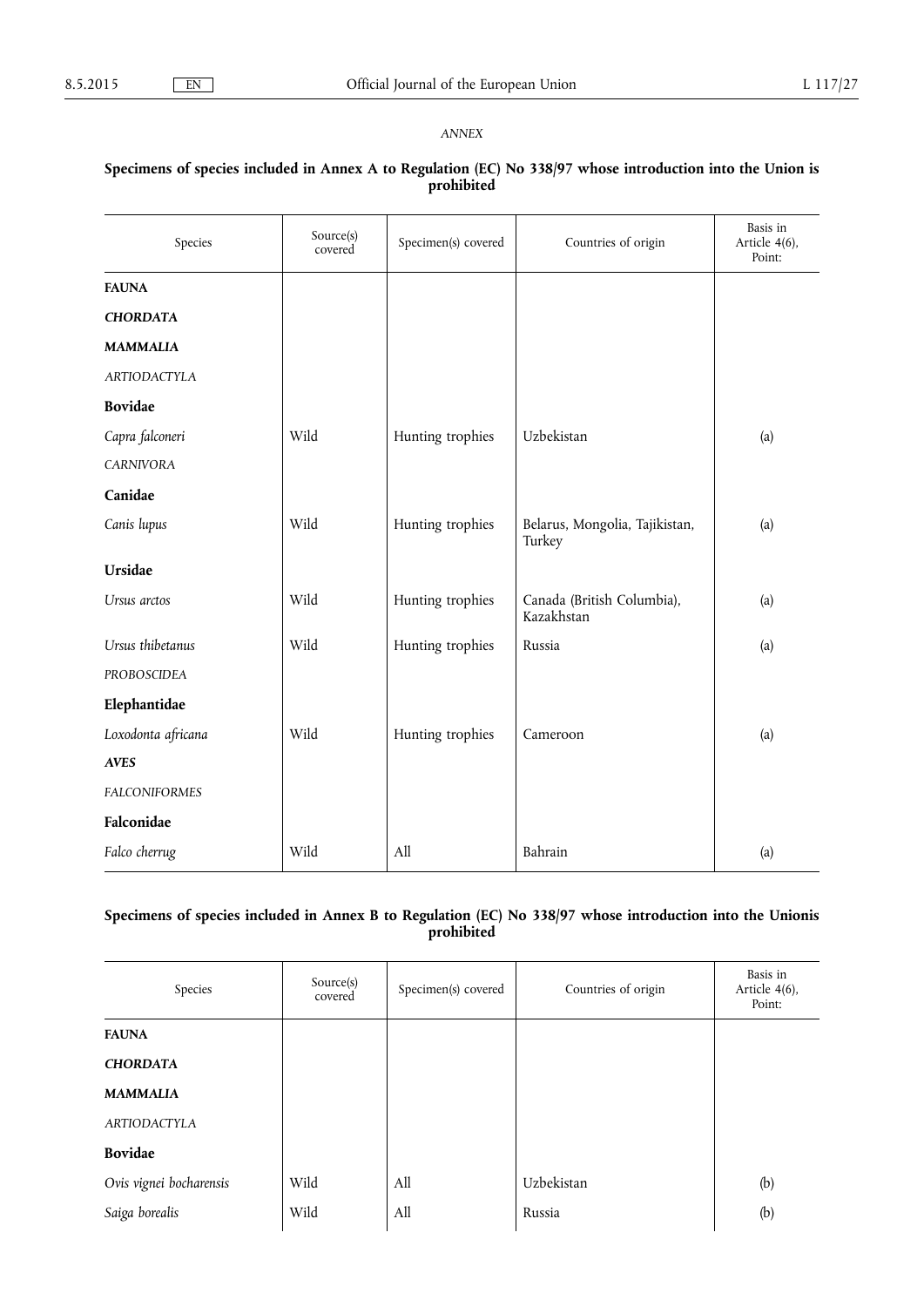| Species                                                           | Source(s)<br>covered | Specimen(s) covered         | Countries of origin                                                                  | Basis in<br>Article 4(6),<br>Point: |
|-------------------------------------------------------------------|----------------------|-----------------------------|--------------------------------------------------------------------------------------|-------------------------------------|
| Cervidae                                                          |                      |                             |                                                                                      |                                     |
| Cervus elaphus bactrianus                                         | Wild                 | All                         | Uzbekistan                                                                           | (b)                                 |
| Hippopotamidae                                                    |                      |                             |                                                                                      |                                     |
| Hexaprotodon liberiensis<br>(synonym Choeropsis liberien-<br>sis) | Wild                 | All                         | Nigeria                                                                              | (b)                                 |
| Hippopotamus amphibius                                            | Wild                 | All                         | Mozambique                                                                           | (b)                                 |
| Moschidae                                                         |                      |                             |                                                                                      |                                     |
| Moschus moschiferus                                               | Wild                 | All                         | Russia                                                                               | (b)                                 |
| <b>CARNIVORA</b>                                                  |                      |                             |                                                                                      |                                     |
| Eupleridae                                                        |                      |                             |                                                                                      |                                     |
| Cryptoprocta ferox                                                | Wild                 | All                         | Madagascar                                                                           | (b)                                 |
| Felidae                                                           |                      |                             |                                                                                      |                                     |
| Panthera leo                                                      | Wild                 | All                         | Ethiopia                                                                             | (b)                                 |
| Profelis aurata                                                   | Wild                 | All                         | Tanzania, Togo                                                                       | (b)                                 |
| Mustelidae                                                        |                      |                             |                                                                                      |                                     |
| Hydrictis maculicollis                                            | Wild                 | All                         | Tanzania                                                                             | (b)                                 |
| Odobenidae                                                        |                      |                             |                                                                                      |                                     |
| Odobenus rosmarus                                                 | Wild                 | All                         | Greenland                                                                            | (b)                                 |
| MONOTREMATA                                                       |                      |                             |                                                                                      |                                     |
| Tachyglossidae                                                    |                      |                             |                                                                                      |                                     |
| Zaglossus bartoni                                                 | Wild                 | All                         | Indonesia, Papua New Guinea                                                          | (b)                                 |
| Zaglossus bruijni                                                 | Wild                 | $\mathop{\rm All}\nolimits$ | Indonesia                                                                            | (b)                                 |
| PHOLIDOTA                                                         |                      |                             |                                                                                      |                                     |
| Manidae                                                           |                      |                             |                                                                                      |                                     |
| Manis temminckii                                                  | Wild                 | All                         | Democratic Republic of the<br>Congo                                                  | (b)                                 |
| Manis tricuspis                                                   | Wild                 | All                         | Guinea                                                                               | (b)                                 |
| PRIMATES                                                          |                      |                             |                                                                                      |                                     |
| Atelidae                                                          |                      |                             |                                                                                      |                                     |
| Alouatta guariba                                                  | Wild                 | All                         | All                                                                                  | (b)                                 |
| Ateles belzebuth                                                  | Wild                 | All                         | All                                                                                  | (b)                                 |
| Ateles fusciceps                                                  | Wild                 | All                         | All                                                                                  | (b)                                 |
| Ateles geoffroyi                                                  | Wild                 | All                         | Belize, Colombia, Costa Rica,<br>El Salvador, Guatemala,<br>Honduras, Mexico, Panama | (b)                                 |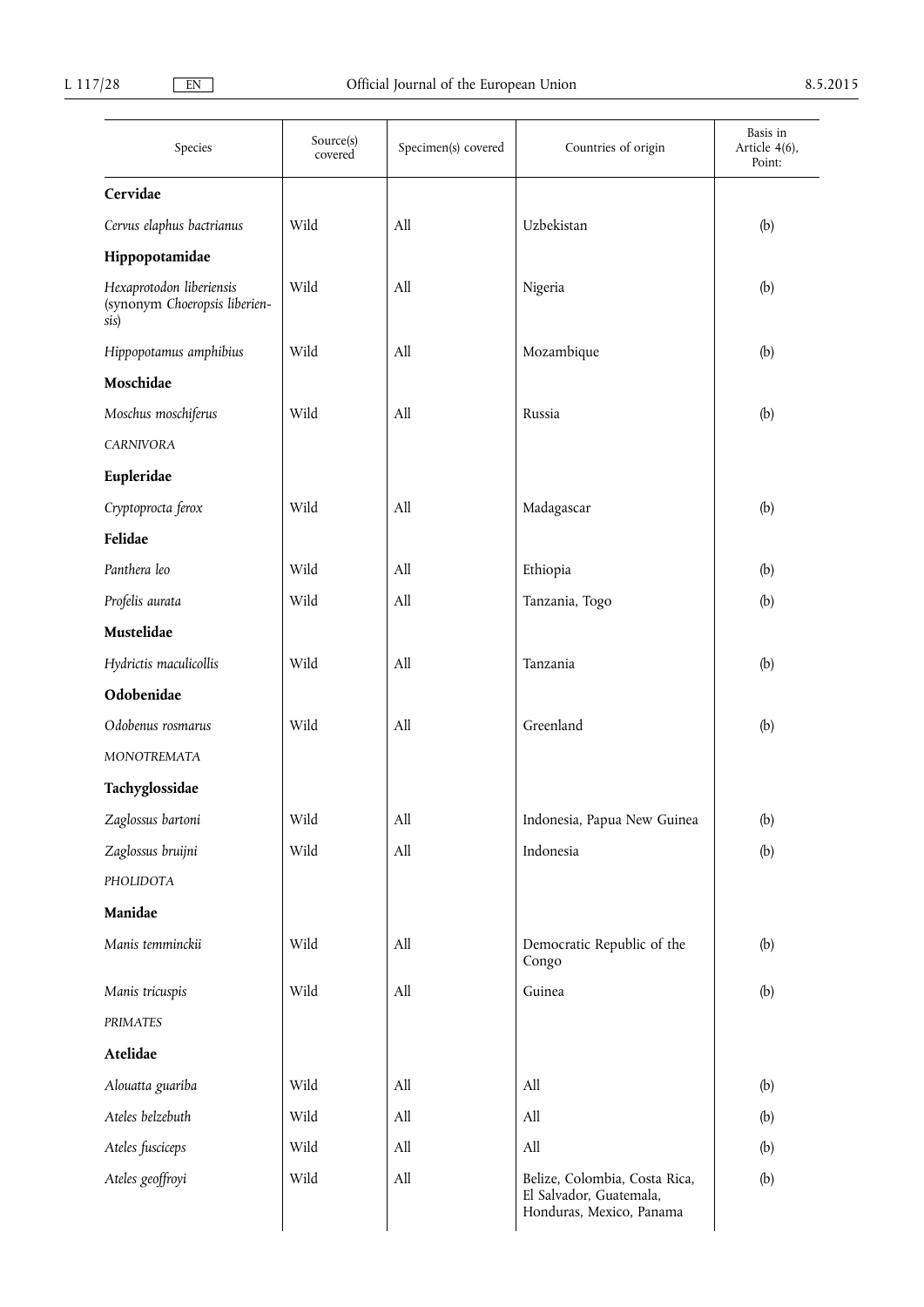| Species                                                    | Source(s)<br>covered | Specimen(s) covered | Countries of origin                 | Basis in<br>Article 4(6),<br>Point: |
|------------------------------------------------------------|----------------------|---------------------|-------------------------------------|-------------------------------------|
| Ateles hybridus                                            | Wild                 | All                 | All                                 | (b)                                 |
| Lagothrix lagotricha                                       | Wild                 | All                 | All                                 | (b)                                 |
| Lagothrix lugens                                           | Wild                 | All                 | All                                 | (b)                                 |
| Lagothrix poeppigii                                        | Wild                 | All                 | All                                 | (b)                                 |
| Cercopithecidae                                            |                      |                     |                                     |                                     |
| Cercopithecus dryas                                        | Wild                 | All                 | Democratic Republic of the<br>Congo | (b)                                 |
| Cercopithecus erythrogaster                                | Wild                 | All                 | All                                 | (b)                                 |
| Cercopithecus erythrotis                                   | Wild                 | All                 | All                                 | (b)                                 |
| Cercopithecus hamlyni                                      | Wild                 | All                 | All                                 | (b)                                 |
| Cercopithecus mona                                         | Wild                 | All                 | Togo                                | (b)                                 |
| Cercopithecus petaurista                                   | Wild                 | All                 | Togo                                | (b)                                 |
| Cercopithecus pogonias                                     | Wild                 | All                 | Nigeria                             | (b)                                 |
| Cercopithecus preussi (syno-<br>nym C. lhoesti preussi)    | Wild                 | All                 | Nigeria                             | (b)                                 |
| Colobus vellerosus                                         | Wild                 | All                 | Nigeria, Togo                       | (b)                                 |
| Lophocebus albigena (syno-<br>nym Cercocebus albigena)     | Wild                 | All                 | Nigeria                             | (b)                                 |
| Macaca cyclopis                                            | Wild                 | All                 | All                                 | (b)                                 |
| Macaca sylvanus                                            | Wild                 | All                 | Algeria, Morocco                    | (b)                                 |
| Piliocolobus badius (synonym<br>Colobus badius)            | Wild                 | All                 | All                                 | (b)                                 |
| Galagidae                                                  |                      |                     |                                     |                                     |
| Euoticus pallidus (synonym<br>Galago elegantulus pallidus) | Wild                 | All                 | Nigeria                             | (b)                                 |
| Galago matschiei (synonym<br>G. inustus)                   | Wild                 | All                 | Rwanda                              | (b)                                 |
| Lorisidae                                                  |                      |                     |                                     |                                     |
| Arctocebus calabarensis                                    | Wild                 | All                 | Nigeria                             | (b)                                 |
| Perodicticus potto                                         | Wild                 | All                 | Togo                                | (b)                                 |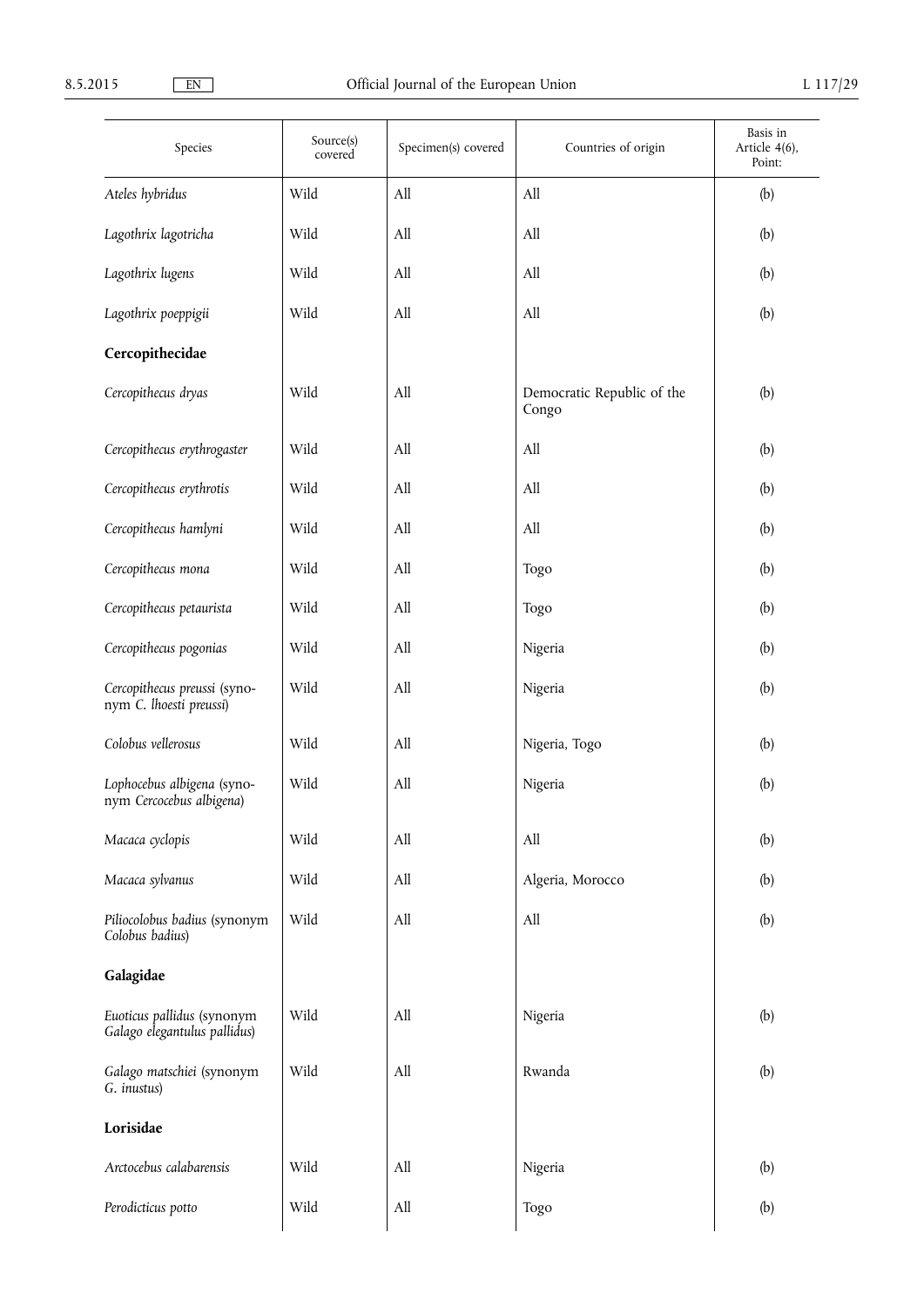| Species                   | Source(s)<br>covered | Specimen(s) covered              | Countries of origin              | Basis in<br>Article 4(6),<br>Point: |
|---------------------------|----------------------|----------------------------------|----------------------------------|-------------------------------------|
| Pitheciidae               |                      |                                  |                                  |                                     |
| Chiropotes chiropotes     | Wild                 | All                              | Guyana                           | (b)                                 |
| Pithecia pithecia         | Wild                 | All                              | Guyana                           | (b)                                 |
| <b>RODENTIA</b>           |                      |                                  |                                  |                                     |
| Sciuridae                 |                      |                                  |                                  |                                     |
| Callosciurus erythraeus   | All                  | Live                             | All                              | (d)                                 |
| Sciurus carolinensis      | All                  | Live                             | All                              | (d)                                 |
| Sciurus niger             | All                  | Live                             | All                              | (d)                                 |
| <b>AVES</b>               |                      |                                  |                                  |                                     |
| <b>ANSERIFORMES</b>       |                      |                                  |                                  |                                     |
| Anatidae                  |                      |                                  |                                  |                                     |
| Oxyura jamaicensis        | All                  | Live                             | All                              | (d)                                 |
| <b>CICONIIFORMES</b>      |                      |                                  |                                  |                                     |
| Balaenicipitidae          |                      |                                  |                                  |                                     |
| Balaeniceps rex           | Wild                 | All                              | Tanzania                         | (b)                                 |
| <b>FALCONIFORMES</b>      |                      |                                  |                                  |                                     |
| Accipitridae              |                      |                                  |                                  |                                     |
| Accipiter erythropus      | Wild                 | All                              | Guinea                           | (b)                                 |
| Accipiter melanoleucus    | Wild                 | $\mathop{\mathrm{All}}\nolimits$ | Guinea                           | (b)                                 |
| Accipiter ovampensis      | Wild                 | $\mathop{\mathrm{All}}\nolimits$ | Guinea                           | (b)                                 |
| Aquila rapax              | Wild                 | $\mathop{\mathrm{All}}\nolimits$ | Guinea                           | (b)                                 |
| Aviceda cuculoides        | Wild                 | $\mathop{\mathrm{All}}\nolimits$ | Guinea                           | (b)                                 |
| Gyps africanus            | Wild                 | All                              | Guinea                           | (b)                                 |
| Gyps bengalensis          | Wild                 | $\mathop{\mathrm{All}}\nolimits$ | $\mathop{\mathrm{All}}\nolimits$ | (b)                                 |
| Gyps indicus              | Wild                 | All                              | All                              | (b)                                 |
| Gyps rueppellii           | Wild                 | All                              | Guinea                           | (b)                                 |
| Gyps tenuirostris         | Wild                 | All                              | $\mathop{\mathrm{All}}\nolimits$ | (b)                                 |
| Hieraaetus ayresii        | Wild                 | $\mathop{\mathrm{All}}\nolimits$ | Cameroon, Guinea, Togo           | (b)                                 |
| Hieraaetus spilogaster    | Wild                 | $\mathop{\mathrm{All}}\nolimits$ | Guinea, Togo                     | (b)                                 |
| Leucopternis lacernulatus | Wild                 | $\mathop{\mathrm{All}}\nolimits$ | Brazil                           | (b)                                 |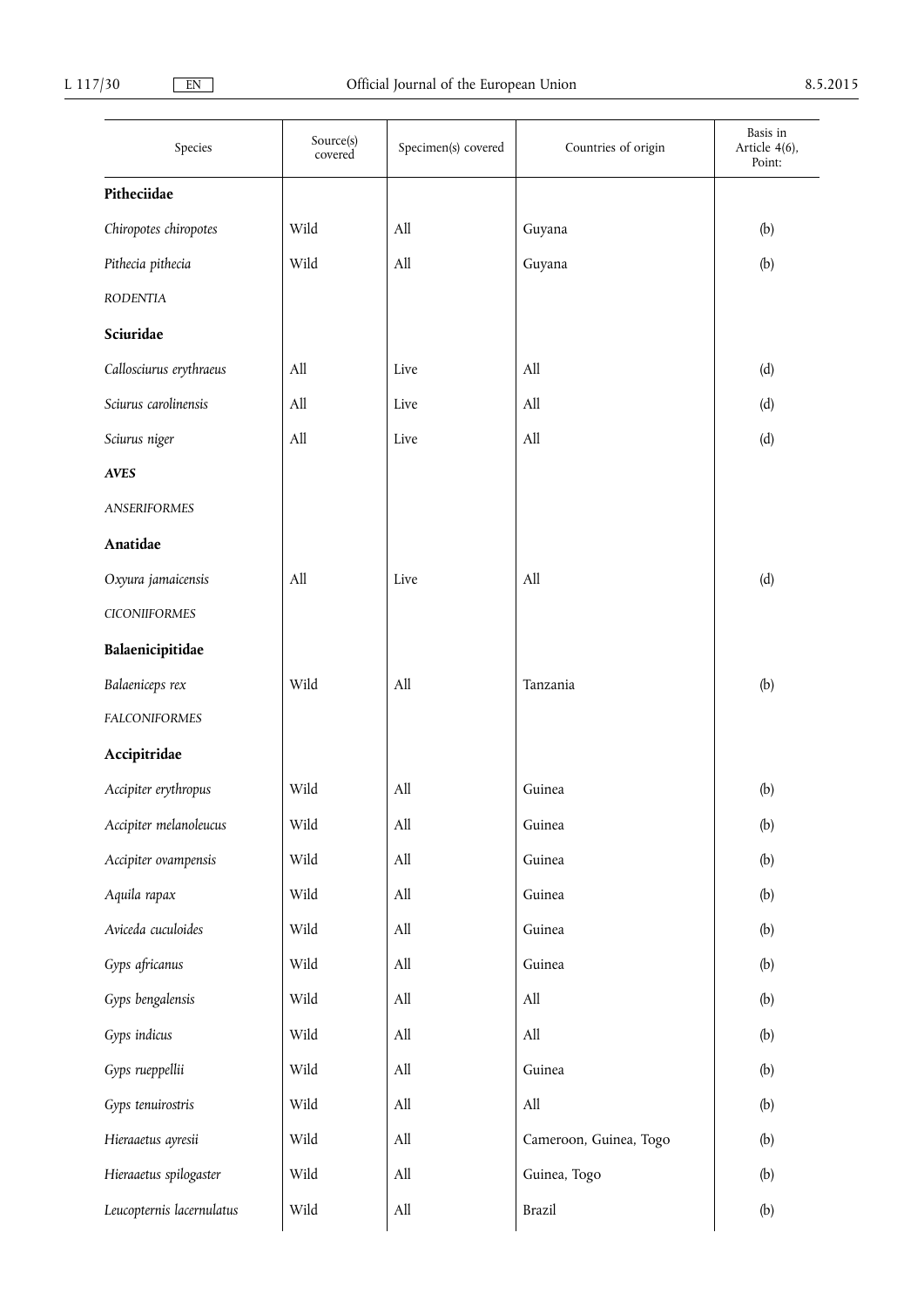| Species                  | Source(s)<br>covered | Specimen(s) covered | Countries of origin                                                                                                     | Basis in<br>Article 4(6),<br>Point: |
|--------------------------|----------------------|---------------------|-------------------------------------------------------------------------------------------------------------------------|-------------------------------------|
| Lophaetus occipitalis    | Wild                 | All                 | Guinea                                                                                                                  | (b)                                 |
| Macheiramphus alcinus    | Wild                 | All                 | Guinea                                                                                                                  | (b)                                 |
| Polemaetus bellicosus    | Wild                 | All                 | Cameroon, Guinea, Tanzania,<br>Togo                                                                                     | (b)                                 |
| Spizaetus africanus      | Wild                 | All                 | Guinea                                                                                                                  | (b)                                 |
| Stephanoaetus coronatus  | Wild                 | All                 | Côte d'Ivoire, Guinea, Tanza-<br>nia, Togo                                                                              | (b)                                 |
| Terathopius ecaudatus    | Wild                 | All                 | Tanzania                                                                                                                | (b)                                 |
| Torgos tracheliotus      | Wild                 | All                 | Cameroon, Sudan, Tanzania                                                                                               | (b)                                 |
| Trigonoceps occipitalis  | Wild                 | All                 | Côte d'Ivoire, Guinea                                                                                                   | (b)                                 |
| Urotriorchis macrourus   | Wild                 | All                 | Guinea                                                                                                                  | (b)                                 |
| Falconidae               |                      |                     |                                                                                                                         |                                     |
| Falco chicquera          | Wild                 | All                 | Guinea, Togo                                                                                                            | (b)                                 |
| Sagittariidae            |                      |                     |                                                                                                                         |                                     |
| Sagittarius serpentarius | Wild                 | All                 | Cameroon, Guinea, Tanzania,<br>Togo                                                                                     | (b)                                 |
| <b>GRUIFORMES</b>        |                      |                     |                                                                                                                         |                                     |
| Gruidae                  |                      |                     |                                                                                                                         |                                     |
| Balearica pavonina       | Wild                 | All                 | Guinea, Mali, South Sudan,<br>Sudan                                                                                     | (b)                                 |
| Balearica regulorum      | Wild                 | All                 | Botswana, Burundi, Demo-<br>cratic Republic of the Congo,<br>Kenya, Rwanda, South Africa,<br>Tanzania, Zambia, Zimbabwe | (b)                                 |
| Bugeranus carunculatus   | Wild                 | All                 | South Africa, Tanzania                                                                                                  | (b)                                 |
| PSITTACIFORMES           |                      |                     |                                                                                                                         |                                     |
| Loriidae                 |                      |                     |                                                                                                                         |                                     |
| Charmosyna diadema       | Wild                 | All                 | All                                                                                                                     | (b)                                 |
| Psittacidae              |                      |                     |                                                                                                                         |                                     |
| Agapornis fischeri       | Wild                 | All                 | Tanzania                                                                                                                | (b)                                 |
| Agapornis nigrigenis     | Wild                 | All                 | All                                                                                                                     | (b)                                 |
| Agapornis pullarius      | Wild                 | All                 | Democratic Republic of the<br>Congo, Côte d'Ivoire, Guinea,<br>Mali, Togo                                               | (b)                                 |
| Aratinga auricapillus    | Wild                 | All                 | All                                                                                                                     | (b)                                 |
| Coracopsis vasa          | Wild                 | All                 | Madagascar                                                                                                              | (b)                                 |
| Deroptyus accipitrinus   | Wild                 | All                 | Suriname                                                                                                                | (b)                                 |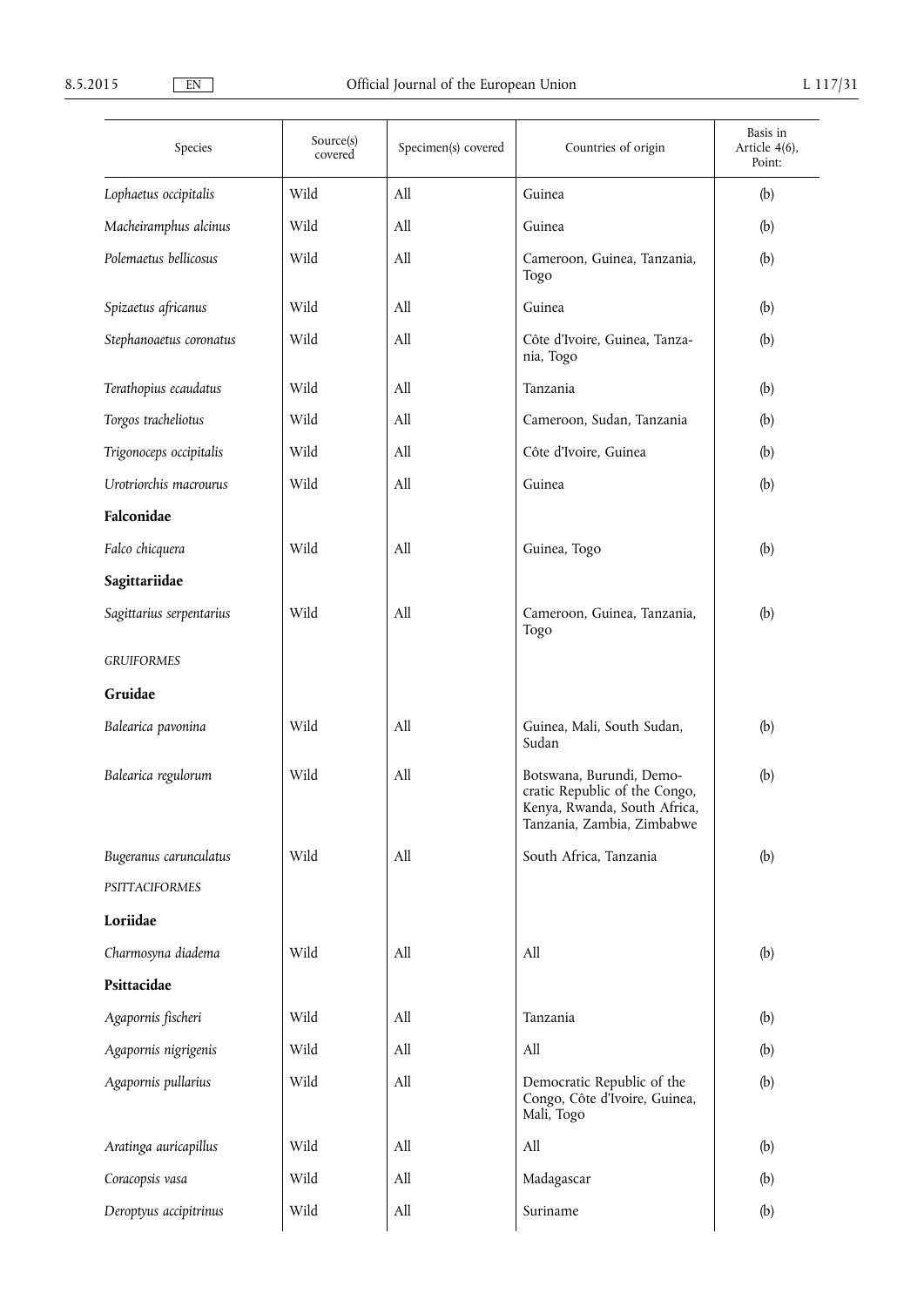| Species                    | Source(s)<br>covered | Specimen(s) covered              | Countries of origin                                                                        | Basis in<br>Article 4(6),<br>Point: |
|----------------------------|----------------------|----------------------------------|--------------------------------------------------------------------------------------------|-------------------------------------|
| Hapalopsittaca amazonina   | Wild                 | All                              | All                                                                                        | (b)                                 |
| Hapalopsittaca pyrrhops    | Wild                 | All                              | All                                                                                        | (b)                                 |
| Leptosittaca branickii     | Wild                 | All                              | All                                                                                        | (b)                                 |
| Poicephalus gulielmi       | Wild                 | All                              | Cameroon, Côte d'Ivoire,<br>Congo, Guinea                                                  | (b)                                 |
| Poicephalus robustus       | Wild                 | All                              | Democratic Republic of the<br>Congo, Côte d'Ivoire, Guinea,<br>Mali, Nigeria, Togo, Uganda | (b)                                 |
| Psittacus erithacus        | Wild                 | All                              | Benin, Equatorial Guinea,<br>Liberia, Nigeria                                              | (b)                                 |
| Psittacus erithacus timneh | Wild                 | All                              | Guinea, Guinea-Bissau                                                                      | (b)                                 |
| Psittrichas fulgidus       | Wild                 | All                              | All                                                                                        | (b)                                 |
| Pyrrhura caeruleiceps      | Wild                 | All                              | Colombia                                                                                   | (b)                                 |
| Pyrrhura pfrimeri          | Wild                 | All                              | <b>Brazil</b>                                                                              | (b)                                 |
| Pyrrhura subandina         | Wild                 | All                              | Colombia                                                                                   | (b)                                 |
| <b>STRIGIFORMES</b>        |                      |                                  |                                                                                            |                                     |
| Strigidae                  |                      |                                  |                                                                                            |                                     |
| Asio capensis              | Wild                 | All                              | Guinea                                                                                     | (b)                                 |
| Bubo lacteus               | Wild                 | All                              | Guinea                                                                                     | (b)                                 |
| Bubo poensis               | Wild                 | $\mathop{\mathrm{All}}\nolimits$ | Guinea                                                                                     | (b)                                 |
| Glaucidium capense         | Wild                 | All                              | Rwanda                                                                                     | (b)                                 |
| Glaucidium perlatum        | Wild                 | All                              | Cameroon, Guinea                                                                           | (b)                                 |
| Ptilopsis leucotis         | Wild                 | All                              | Guinea                                                                                     | (b)                                 |
| Scotopelia bouvieri        | Wild                 | All                              | Cameroon                                                                                   | (b)                                 |
| Scotopelia peli            | Wild                 | All                              | Guinea                                                                                     | (b)                                 |
| <b>REPTILIA</b>            |                      |                                  |                                                                                            |                                     |
| CROCODYLIA                 |                      |                                  |                                                                                            |                                     |
| Alligatoridae              |                      |                                  |                                                                                            |                                     |
| Palaeosuchus trigonatus    | Wild                 | $\mathop{\rm All}\nolimits$      | Guyana                                                                                     | (b)                                 |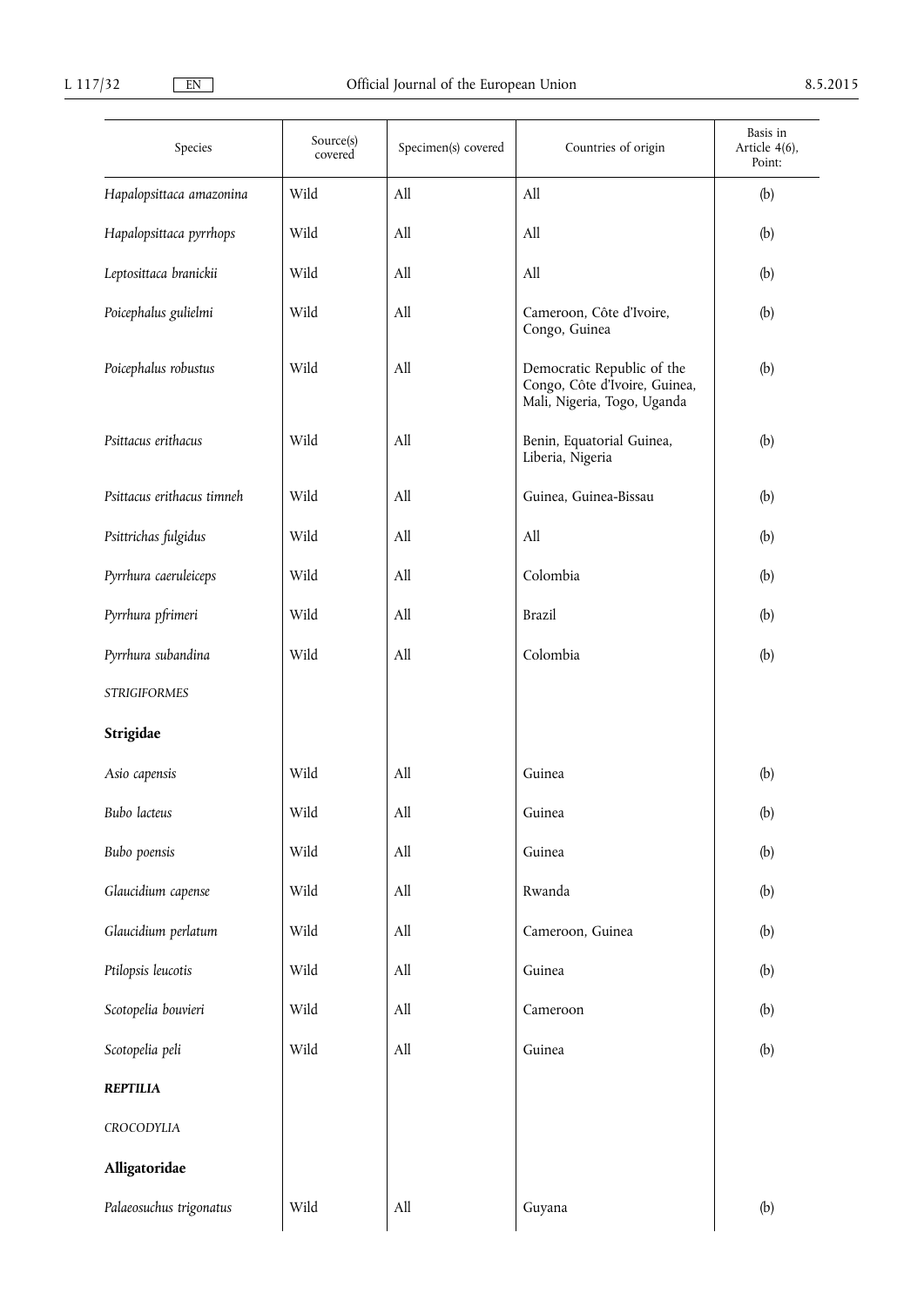| Species                 | Source(s)<br>covered | Specimen(s) covered                          | Countries of origin  | Basis in<br>Article 4(6),<br>Point: |
|-------------------------|----------------------|----------------------------------------------|----------------------|-------------------------------------|
| SAURIA                  |                      |                                              |                      |                                     |
| Agamidae                |                      |                                              |                      |                                     |
| Uromastyx dispar        | Wild                 | All                                          | Algeria, Mali, Sudan | (b)                                 |
| Uromastyx geyri         | Wild                 | All                                          | Mali, Niger          | (b)                                 |
| Chamaeleonidae          |                      |                                              |                      |                                     |
| Brookesia decaryi       | Wild                 | All                                          | Madagascar           | (b)                                 |
| Calumma ambreense       | Wild                 | All                                          | Madagascar           | (b)                                 |
| Calumma capuroni        | Wild                 | All                                          | Madagascar           | (b)                                 |
| Calumma cucullatum      | Wild                 | All                                          | Madagascar           | (b)                                 |
| Calumma furcifer        | Wild                 | All                                          | Madagascar           | (b)                                 |
| Calumma guibei          | Wild                 | All                                          | Madagascar           | (b)                                 |
| Calumma hilleniusi      | Wild                 | All                                          | Madagascar           | (b)                                 |
| Calumma linota          | Wild                 | All                                          | Madagascar           | (b)                                 |
| Calumma peyrierasi      | Wild                 | All                                          | Madagascar           | (b)                                 |
| Calumma tarzan          | Wild                 | All                                          | Madagascar           | (b)                                 |
| Calumma tsaratananense  | Wild                 | All                                          | Madagascar           | (b)                                 |
| Calumma vatosoa         | Wild                 | All                                          | Madagascar           | (b)                                 |
| Chamaeleo africanus     | Wild                 | $\mathop{\mathrm{All}}\nolimits$             | Niger                | (b)                                 |
| Chamaeleo gracilis      | Wild                 | All                                          | Benin, Ghana, Togo   | (b)                                 |
|                         | Ranched              | All                                          | Benin                | (b)                                 |
|                         | Ranched              | Snout to vent<br>length greater than<br>8 cm | Togo                 | (b)                                 |
| Chamaeleo senegalensis  | Wild                 | All                                          | Benin, Ghana, Togo   | (b)                                 |
|                         | Ranched              | Snout to vent<br>length greater than<br>6 cm | Benin, Togo          | (b)                                 |
| Furcifer angeli         | Wild                 | All                                          | Madagascar           | (b)                                 |
| Furcifer balteatus      | Wild                 | All                                          | Madagascar           | (b)                                 |
| Furcifer belalandaensis | Wild                 | All                                          | Madagascar           | (b)                                 |
| Furcifer labordi        | Wild                 | All                                          | Madagascar           | (b)                                 |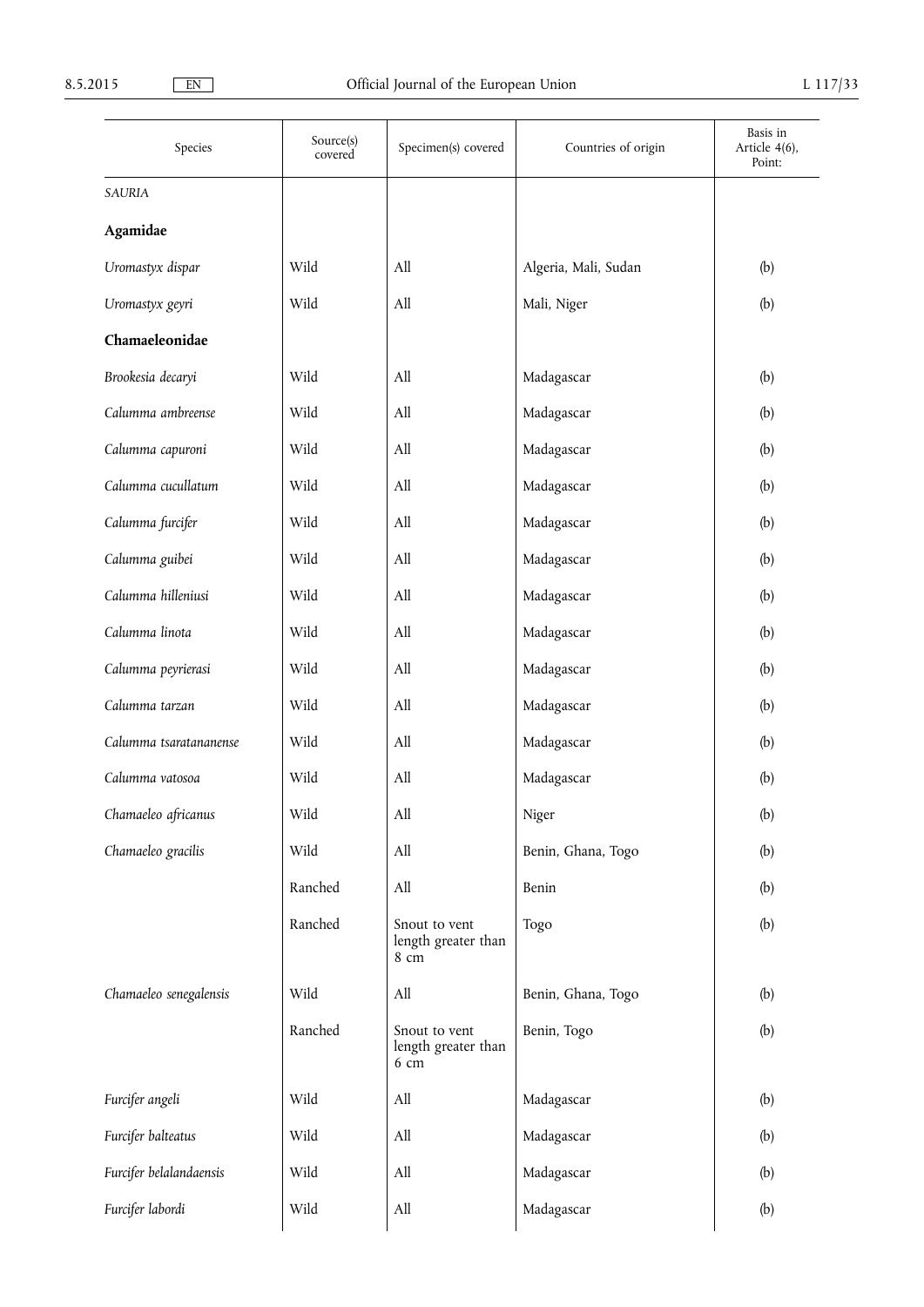| Species                 | Source(s)<br>covered | Specimen(s) covered | Countries of origin | Basis in<br>Article 4(6),<br>Point: |
|-------------------------|----------------------|---------------------|---------------------|-------------------------------------|
| Furcifer monoceras      | Wild                 | All                 | Madagascar          | (b)                                 |
| Furcifer nicosiai       | Wild                 | All                 | Madagascar          | (b)                                 |
| Furcifer tuzetae        | Wild                 | All                 | Madagascar          | (b)                                 |
| Trioceros camerunensis  | Wild                 | All                 | Cameroon            | (b)                                 |
| Trioceros deremensis    | Wild                 | All                 | Tanzania            | (b)                                 |
| Trioceros eisentrauti   | Wild                 | All                 | Cameroon            | (b)                                 |
| Trioceros feae          | Wild                 | All                 | Equatorial Guinea   | (b)                                 |
| Trioceros fuelleborni   | Wild                 | All                 | Tanzania            | (b)                                 |
| Trioceros montium       | Wild                 | All                 | Cameroon            | (b)                                 |
| Trioceros perreti       | Wild                 | All                 | Cameroon            | (b)                                 |
| Trioceros serratus      | Wild                 | All                 | Cameroon            | (b)                                 |
| Trioceros werneri       | Wild                 | All                 | Tanzania            | (b)                                 |
| Trioceros wiedersheimi  | Wild                 | All                 | Cameroon            | (b)                                 |
| Cordylidae              |                      |                     |                     |                                     |
| Cordylus mossambicus    | Wild                 | All                 | Mozambique          | (b)                                 |
| Cordylus rhodesianus    | Wild                 | All                 | Mozambique          | (b)                                 |
| Cordylus tropidosternum | Wild                 | All                 | Mozambique          | (b)                                 |
| Cordylus vittifer       | Wild                 | All                 | Mozambique          | (b)                                 |
| Gekkonidae              |                      |                     |                     |                                     |
| Phelsuma abbotti        | Wild                 | All                 | Madagascar          | (b)                                 |
| Phelsuma antanosy       | Wild                 | All                 | Madagascar          | (b)                                 |
| Phelsuma barbouri       | Wild                 | All                 | Madagascar          | (b)                                 |
| Phelsuma berghofi       | Wild                 | All                 | Madagascar          | (b)                                 |
| Phelsuma breviceps      | Wild                 | All                 | Madagascar          | (b)                                 |
| Phelsuma comorensis     | Wild                 | All                 | Comoros             | (b)                                 |
| Phelsuma dubia          | Wild                 | All                 | Comoros, Madagascar | (b)                                 |
| Phelsuma flavigularis   | Wild                 | All                 | Madagascar          | (b)                                 |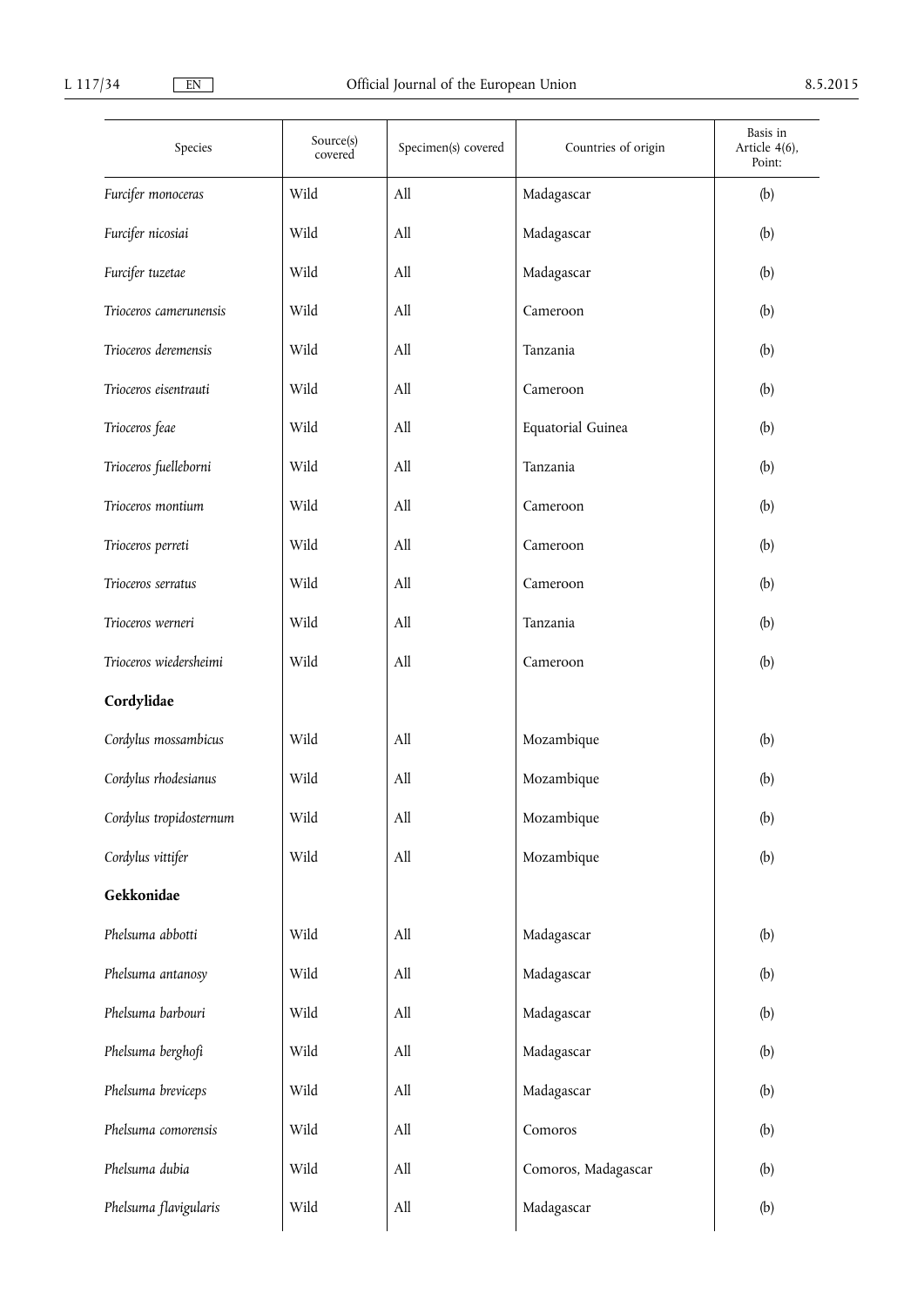| Species                | Source(s)<br>covered | Specimen(s) covered | Countries of origin | Basis in<br>Article 4(6),<br>Point: |
|------------------------|----------------------|---------------------|---------------------|-------------------------------------|
| Phelsuma guttata       | Wild                 | All                 | Madagascar          | (b)                                 |
| Phelsuma hielscheri    | Wild                 | All                 | Madagascar          | (b)                                 |
| Phelsuma klemmeri      | Wild                 | All                 | Madagascar          | (b)                                 |
| Phelsuma laticauda     | Wild                 | All                 | Comoros             | (b)                                 |
| Phelsuma malamakibo    | Wild                 | All                 | Madagascar          | (b)                                 |
| Phelsuma masohoala     | Wild                 | All                 | Madagascar          | (b)                                 |
| Phelsuma modesta       | Wild                 | All                 | Madagascar          | (b)                                 |
| Phelsuma mutabilis     | Wild                 | All                 | Madagascar          | (b)                                 |
| Phelsuma pronki        | Wild                 | All                 | Madagascar          | (b)                                 |
| Phelsuma pusilla       | Wild                 | All                 | Madagascar          | (b)                                 |
| Phelsuma seippi        | Wild                 | All                 | Madagascar          | (b)                                 |
| Phelsuma serraticauda  | Wild                 | All                 | Madagascar          | (b)                                 |
| Phelsuma standingi     | Wild                 | All                 | Madagascar          | (b)                                 |
| Phelsuma v-nigra       | Wild                 | All                 | Comoros             | (b)                                 |
| Uroplatus ebenaui      | Wild                 | All                 | Madagascar          | (b)                                 |
| Uroplatus fimbriatus   | Wild                 | All                 | Madagascar          | (b)                                 |
| Uroplatus guentheri    | Wild                 | All                 | Madagascar          | (b)                                 |
| Uroplatus henkeli      | Wild                 | All                 | Madagascar          | (b)                                 |
| Uroplatus lineatus     | Wild                 | All                 | Madagascar          | (b)                                 |
| Uroplatus malama       | Wild                 | All                 | Madagascar          | (b)                                 |
| Uroplatus phantasticus | Wild                 | All                 | Madagascar          | (b)                                 |
| Uroplatus pietschmanni | Wild                 | All                 | Madagascar          | (b)                                 |
| Uroplatus sameiti      | Wild                 | All                 | Madagascar          | (b)                                 |
| Uroplatus sikorae      | Wild                 | All                 | Madagascar          | (b)                                 |
| Scincidae              |                      |                     |                     |                                     |
| Corucia zebrata        | Wild                 | All                 | Solomon Islands     | (b)                                 |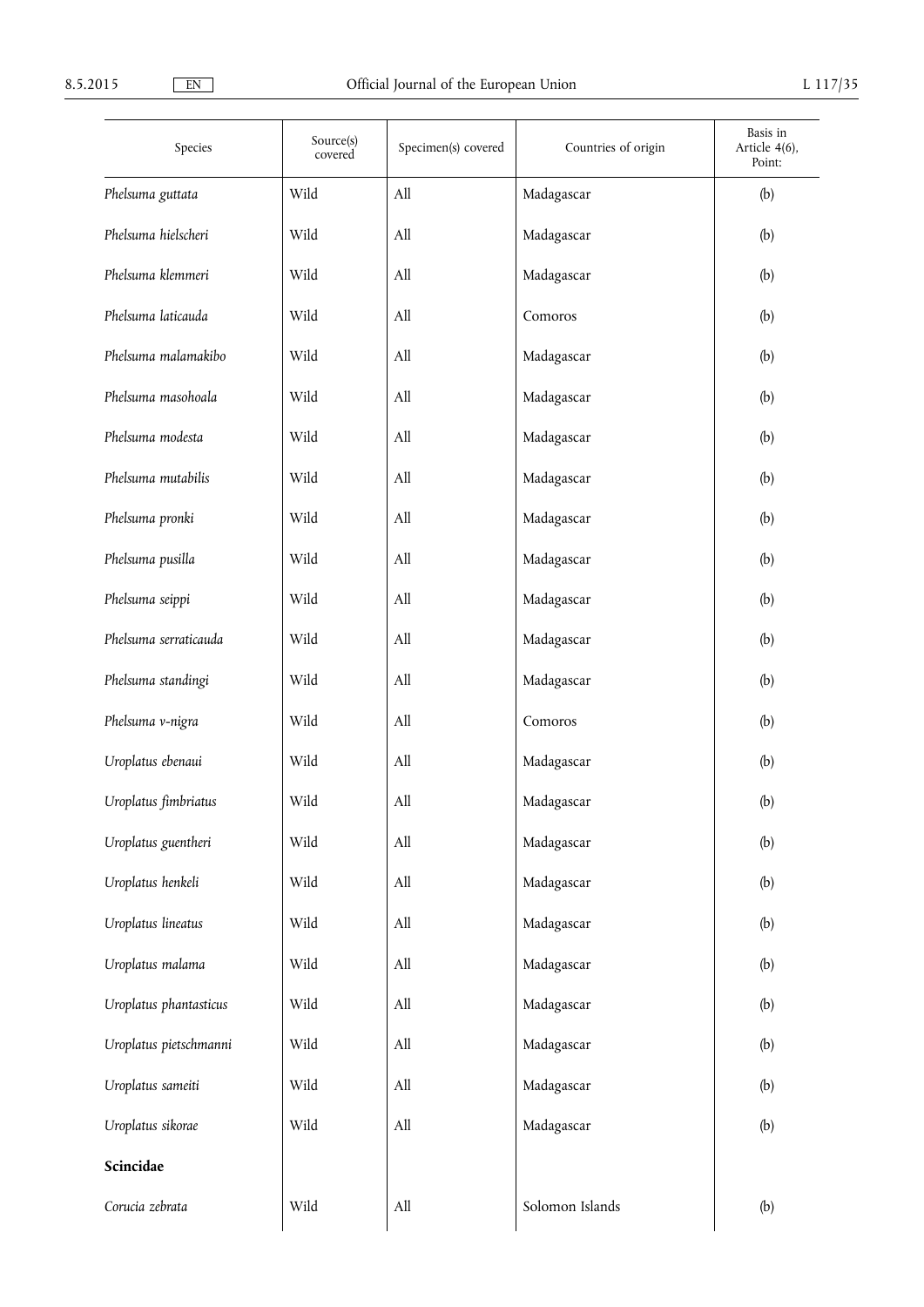| Species                                        | Source(s)<br>covered | Specimen(s) covered                | Countries of origin | Basis in<br>Article 4(6),<br>Point: |
|------------------------------------------------|----------------------|------------------------------------|---------------------|-------------------------------------|
| Varanidae                                      |                      |                                    |                     |                                     |
| Varanus albigularis                            | Wild                 | All                                | Tanzania            | (b)                                 |
| Varanus beccarii                               | Wild                 | All                                | Indonesia           | (b)                                 |
| Varanus dumerilii                              | Wild                 | All                                | Indonesia           | (b)                                 |
| Varanus exanthematicus                         | Wild                 | All                                | Benin, Togo         | (b)                                 |
|                                                | Ranched              | Greater than<br>35 cm total length | Benin, Togo         | (b)                                 |
| Varanus jobiensis (synonym<br>V. karlschmidti) | Wild                 | All                                | Indonesia           | (b)                                 |
| Varanus niloticus                              | Wild                 | All                                | Benin, Togo         | (b)                                 |
|                                                | Ranched              | Greater than<br>35 cm total length | Benin               | (b)                                 |
|                                                | Ranched              | All                                | Togo                | (b)                                 |
| Varanus ornatus                                | Wild                 | All                                | Togo                | (b)                                 |
|                                                | Ranched              | All                                | Togo                | (b)                                 |
| Varanus salvadorii                             | Wild                 | All                                | Indonesia           | (b)                                 |
| Varanus spinulosus                             | Wild                 | All                                | Solomon Islands     | (b)                                 |
| <b>SERPENTES</b>                               |                      |                                    |                     |                                     |
| <b>Boidae</b>                                  |                      |                                    |                     |                                     |
| Boa constrictor                                | Wild                 | All                                | Honduras            | (b)                                 |
| Calabaria reinhardtii                          | Wild                 | All                                | Togo                | (b)                                 |
|                                                | Ranched              | All                                | Benin, Togo         | (b)                                 |
| Candoia carinata                               | Wild                 | All                                | Indonesia           | (b)                                 |
| Elapidae                                       |                      |                                    |                     |                                     |
| Naja atra                                      | Wild                 | All                                | Laos                | (b)                                 |
| Naja kaouthia                                  | Wild                 | All                                | Laos                | (b)                                 |
| Naja siamensis                                 | Wild                 | All                                | Laos                | (b)                                 |
| Pythonidae                                     |                      |                                    |                     |                                     |
| Liasis fuscus                                  | Wild                 | All                                | Indonesia           | (b)                                 |
| Morelia boeleni                                | Wild                 | All                                | Indonesia           | (b)                                 |
| Python bivittatus                              | Wild                 | All                                | China               | (b)                                 |
| Python molurus                                 | Wild                 | $\mathop{\mathrm{All}}\nolimits$   | China               | (b)                                 |
| Python natalensis                              | Ranched              | All                                | Mozambique          | (b)                                 |
| Python regius                                  | Wild                 | $\mathop{\mathrm{All}}\nolimits$   | Benin, Guinea       | (b)                                 |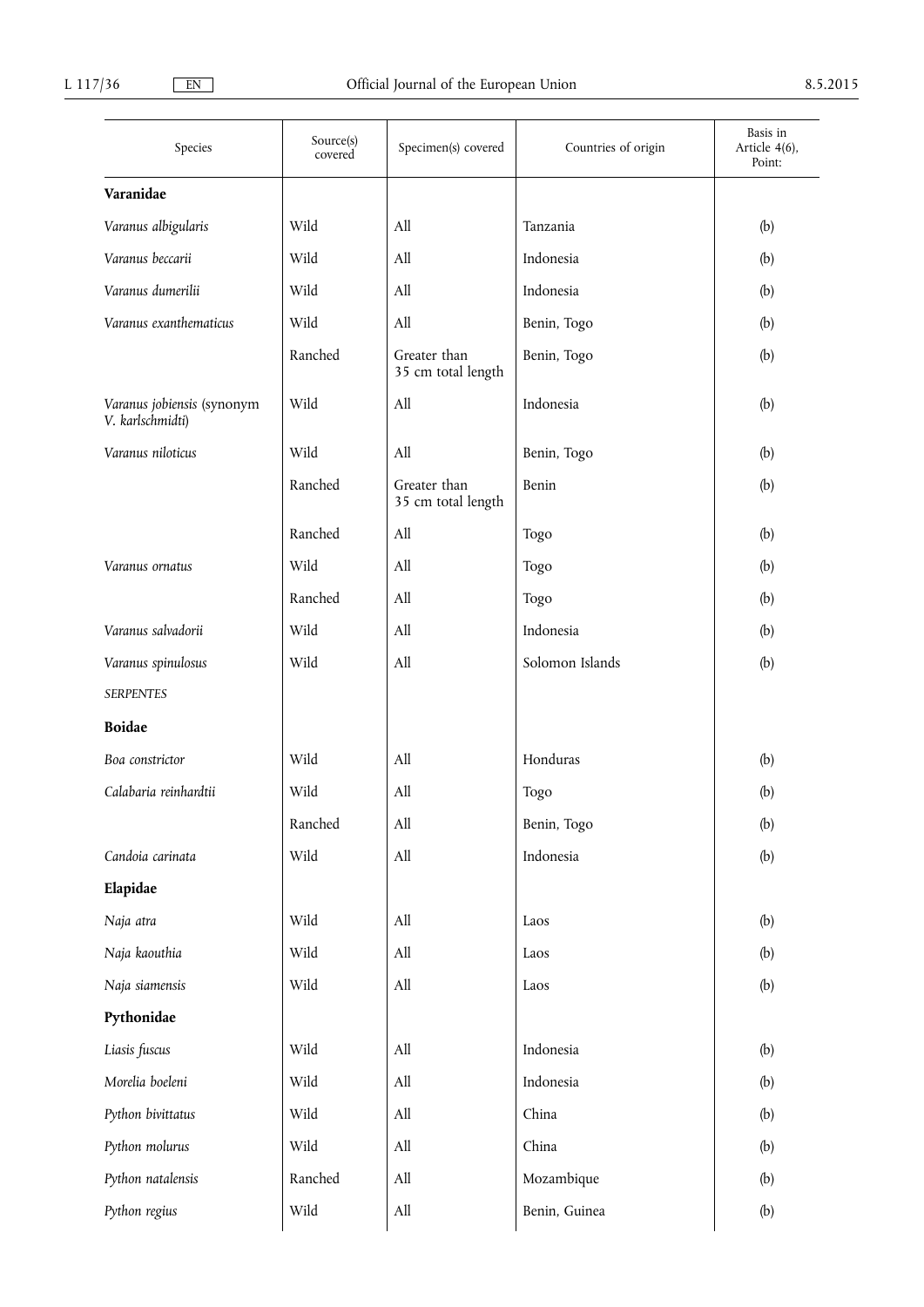| Species                       | Source(s)<br>covered | Specimen(s) covered | Countries of origin              | Basis in<br>Article 4(6),<br>Point: |
|-------------------------------|----------------------|---------------------|----------------------------------|-------------------------------------|
| Python reticulatus            | Wild                 | All                 | Malaysia (Peninsular)            | (b)                                 |
| Python sebae                  | Wild                 | All                 | Mauritania                       | (b)                                 |
| <b>TESTUDINES</b>             |                      |                     |                                  |                                     |
| Emydidae                      |                      |                     |                                  |                                     |
| Chrysemys picta               | All                  | Live                | All                              | (d)                                 |
| Trachemys scripta elegans     | All                  | Live                | All                              | (d)                                 |
| Geoemydidae                   |                      |                     |                                  |                                     |
| Batagur borneoensis           | Wild                 | All                 | All                              | (b)                                 |
| Cuora amboinensis             | Wild                 | All                 | Indonesia, Malaysia              | (b)                                 |
| Cuora galbinifrons            | Wild                 | All                 | China, Laos                      | (b)                                 |
| Heosemys annandalii           | Wild                 | All                 | Laos                             | (b)                                 |
| Heosemys grandis              | Wild                 | All                 | Laos                             | (b)                                 |
| Heosemys spinosa              | Wild                 | All                 | Indonesia                        | (b)                                 |
| Leucocephalon yuwonoi         | Wild                 | All                 | Indonesia                        | (b)                                 |
| Malayemys subtrijuga          | Wild                 | All                 | Indonesia                        | (b)                                 |
| Notochelys platynota          | Wild                 | All                 | Indonesia                        | (b)                                 |
| Siebenrockiella crassicollis  | Wild                 | All                 | Indonesia                        | (b)                                 |
| Podocnemididae                |                      |                     |                                  |                                     |
| Erymnochelys madagascariensis | Wild                 | All                 | Madagascar                       | (b)                                 |
| Peltocephalus dumerilianus    | Wild                 | All                 | Guyana                           | (b)                                 |
| Podocnemis lewyana            | Wild                 | All                 | All                              | (b)                                 |
| Podocnemis unifilis           | Wild                 | All                 | Suriname                         | (b)                                 |
| Testudinidae                  |                      |                     |                                  |                                     |
| Geochelone sulcata            | Ranched              | All                 | Benin, Togo                      | (b)                                 |
| Gopherus agassizii            | Wild                 | All                 | the United States                | (b)                                 |
| Gopherus berlandieri          | Wild                 | All                 | All                              | (b)                                 |
| Indotestudo forstenii         | Wild                 | All                 | All                              | (b)                                 |
| Indotestudo travancorica      | Wild                 | All                 | $\mathop{\mathrm{All}}\nolimits$ | (b)                                 |
| Kinixys belliana              | Wild                 | All                 | Benin, Ghana, Mozambique         | (b)                                 |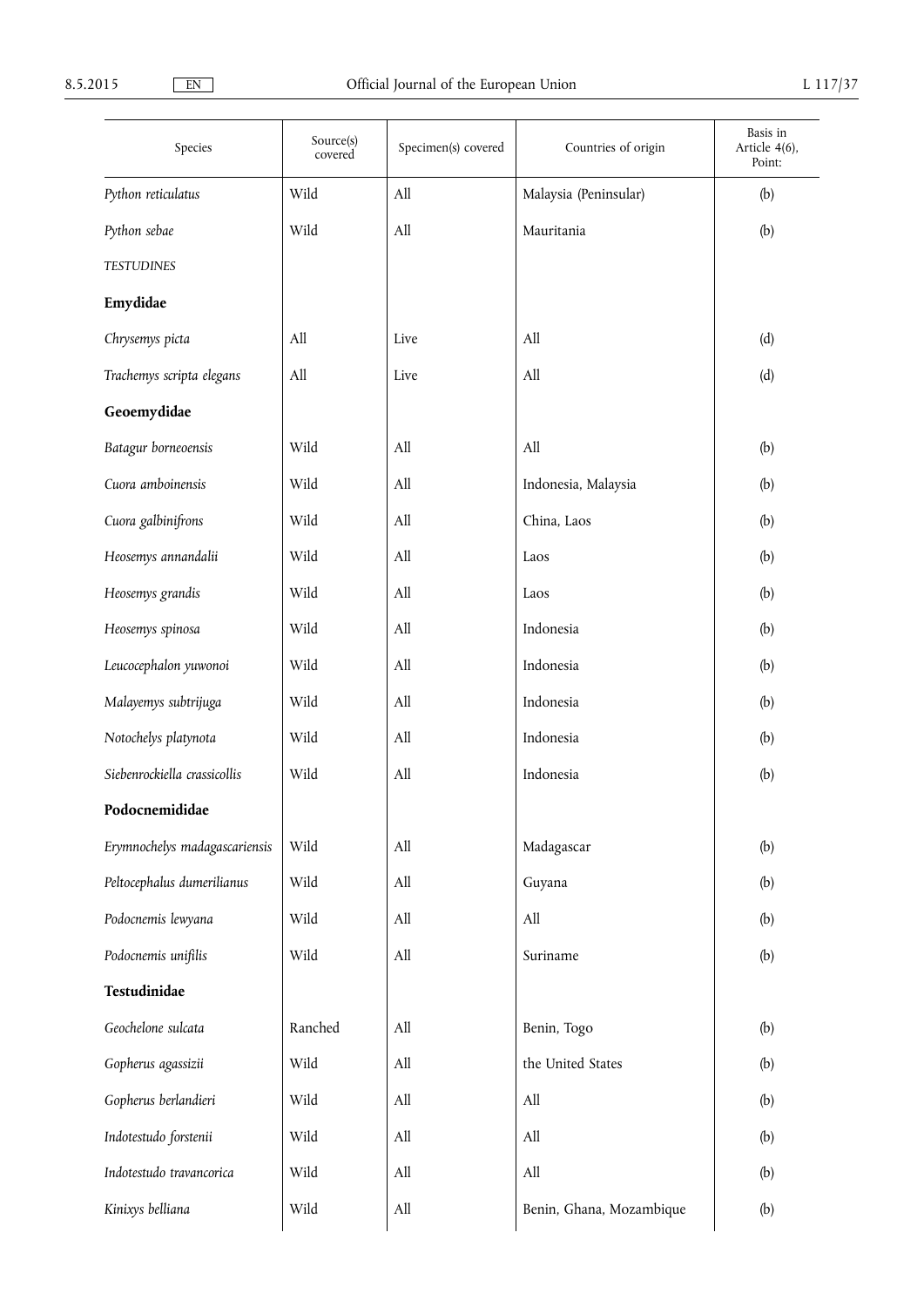| Species                   | Source(s)<br>covered | Specimen(s) covered                              | Countries of origin                                     | Basis in<br>Article 4(6),<br>Point: |
|---------------------------|----------------------|--------------------------------------------------|---------------------------------------------------------|-------------------------------------|
|                           | Ranched              | Greater than 5 cm<br>straight carapace<br>length | Benin                                                   | (b)                                 |
| Kinixys erosa             | Wild                 | All                                              | Democratic Republic of the<br>Congo, Togo               | (b)                                 |
| Kinixys homeana           | Wild                 | All                                              | Benin, Ghana, Togo                                      | (b)                                 |
|                           | Ranched              | All                                              | Benin                                                   | (b)                                 |
|                           | Ranched              | Greater than 8 cm<br>straight carapace<br>length | Togo                                                    | (b)                                 |
| Kinixys spekii            | Wild                 | All                                              | Mozambique                                              | (b)                                 |
| Manouria emys             | Wild                 | All                                              | Indonesia                                               | (b)                                 |
| Manouria impressa         | Wild                 | All                                              | Vietnam                                                 | (b)                                 |
| Stigmochelys pardalis     | Wild                 | All                                              | Democratic Republic of the<br>Congo, Mozambique, Uganda | (b)                                 |
| Testudo horsfieldii       | Wild                 | All                                              | Kazakhstan                                              | (b)                                 |
| Trionychidae              |                      |                                                  |                                                         |                                     |
| Amyda cartilaginea        | Wild                 | All                                              | Indonesia                                               | (b)                                 |
| Chitra chitra             | Wild                 | All                                              | Malaysia                                                | (b)                                 |
| Pelochelys cantorii       | Wild                 | All                                              | Indonesia                                               | (b)                                 |
| <b>AMPHIBIA</b>           |                      |                                                  |                                                         |                                     |
| <b>ANURA</b>              |                      |                                                  |                                                         |                                     |
| Conrauidae                |                      |                                                  |                                                         |                                     |
| Conraua goliath           | Wild                 | All                                              | Cameroon                                                | (b)                                 |
| Dendrobatidae             |                      |                                                  |                                                         |                                     |
| Hyloxalus azureiventris   | Wild                 | All                                              | Peru                                                    | (b)                                 |
| Ranitomeya variabilis     | Wild                 | All                                              | Peru                                                    | (b)                                 |
| Ranitomeya ventrimaculata | Wild                 | All                                              | Peru                                                    | (b)                                 |
| Mantellidae               |                      |                                                  |                                                         |                                     |
| Mantella aurantiaca       | Wild                 | All                                              | Madagascar                                              | (b)                                 |
| Mantella bernhardi        | Wild                 | All                                              | Madagascar                                              | (b)                                 |
| Mantella cowani           | Wild                 | All                                              | Madagascar                                              | (b)                                 |
| Mantella crocea           | Wild                 | All                                              | Madagascar                                              | (b)                                 |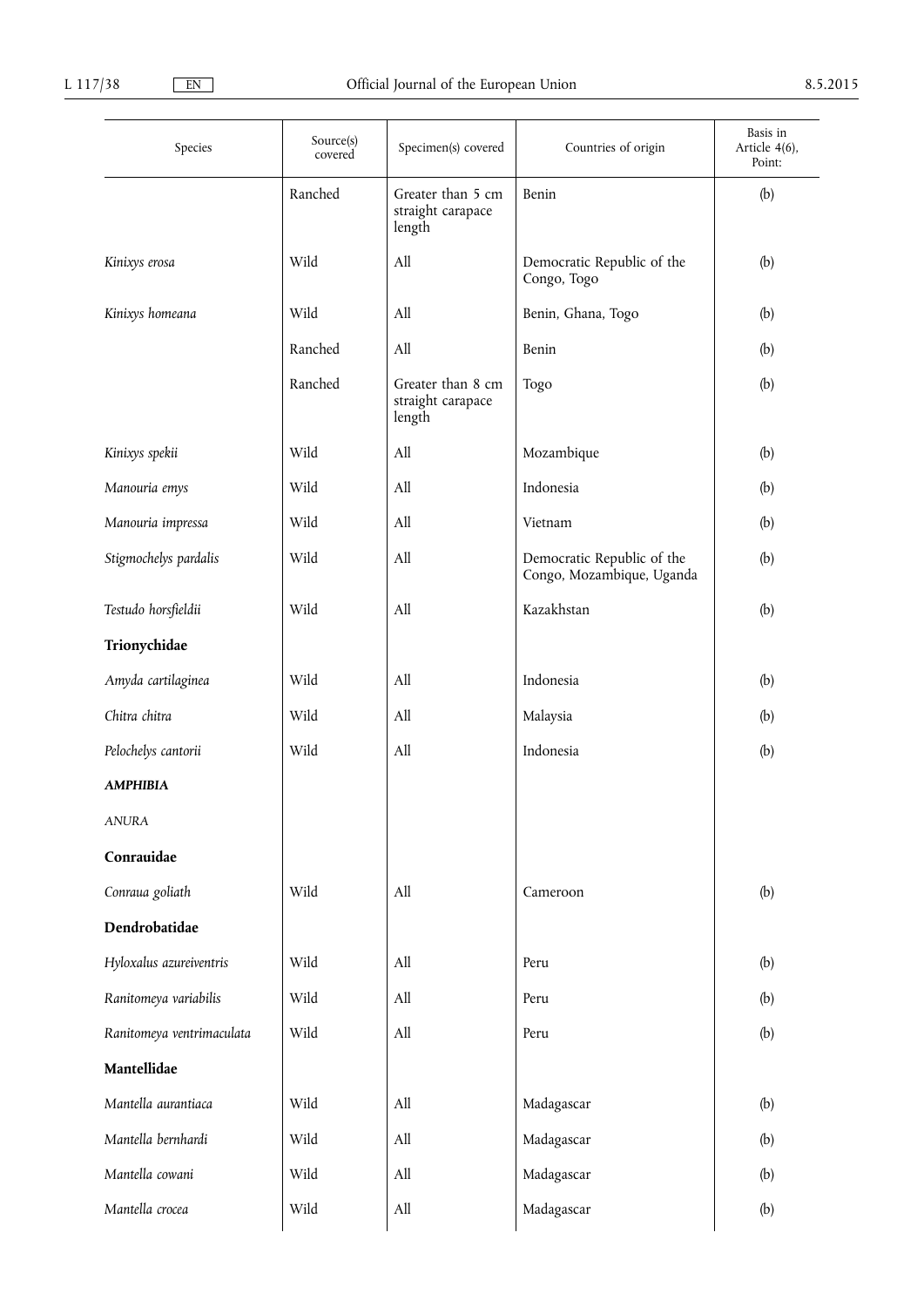| Species                                                    | Source(s)<br>covered | Specimen(s) covered | Countries of origin       | Basis in<br>Article 4(6),<br>Point: |
|------------------------------------------------------------|----------------------|---------------------|---------------------------|-------------------------------------|
| Mantella expectata                                         | Wild                 | All                 | Madagascar                | (b)                                 |
| Mantella milotympanum (syn.<br>M. aurantiaca milotympanum) | Wild                 | All                 | Madagascar                | (b)                                 |
| Mantella pulchra                                           | Wild                 | All                 | Madagascar                | (b)                                 |
| Mantella viridis                                           | Wild                 | All                 | Madagascar                | (b)                                 |
| Microhylidae                                               |                      |                     |                           |                                     |
| Scaphiophryne gottlebei                                    | Wild                 | All                 | Madagascar                | (b)                                 |
| Ranidae                                                    |                      |                     |                           |                                     |
| Lithobates catesbeianus                                    | All                  | Live                | All                       | (d)                                 |
| <b>ACTINOPTERYGII</b>                                      |                      |                     |                           |                                     |
| PERCIFORMES                                                |                      |                     |                           |                                     |
| Labridae                                                   |                      |                     |                           |                                     |
| Cheilinus undulatus                                        | Wild                 | All                 | Indonesia                 | (b)                                 |
| SYNGNATHIFORMES                                            |                      |                     |                           |                                     |
| Syngnathidae                                               |                      |                     |                           |                                     |
| Hippocampus barbouri                                       | Wild                 | All                 | Indonesia                 | (b)                                 |
| Hippocampus comes                                          | Wild                 | All                 | Indonesia                 | (b)                                 |
| Hippocampus erectus                                        | Wild                 | All                 | <b>Brazil</b>             | (b)                                 |
| Hippocampus histrix                                        | Wild                 | All                 | Indonesia                 | (b)                                 |
| Hippocampus kelloggi                                       | Wild                 | All                 | Indonesia                 | (b)                                 |
| Hippocampus kuda                                           | Wild                 | All                 | China, Indonesia, Vietnam | (b)                                 |
| Hippocampus spinosissimus                                  | Wild                 | All                 | Indonesia                 | (b)                                 |
| <b>ARTHROPODA</b>                                          |                      |                     |                           |                                     |
| <b>ARACHNIDA</b>                                           |                      |                     |                           |                                     |
| SCORPIONES                                                 |                      |                     |                           |                                     |
| Scorpionidae                                               |                      |                     |                           |                                     |
| Pandinus imperator                                         | Wild                 | All                 | Benin, Ghana, Togo        | (b)                                 |
|                                                            | Ranched              | All                 | Benin, Togo               | (b)                                 |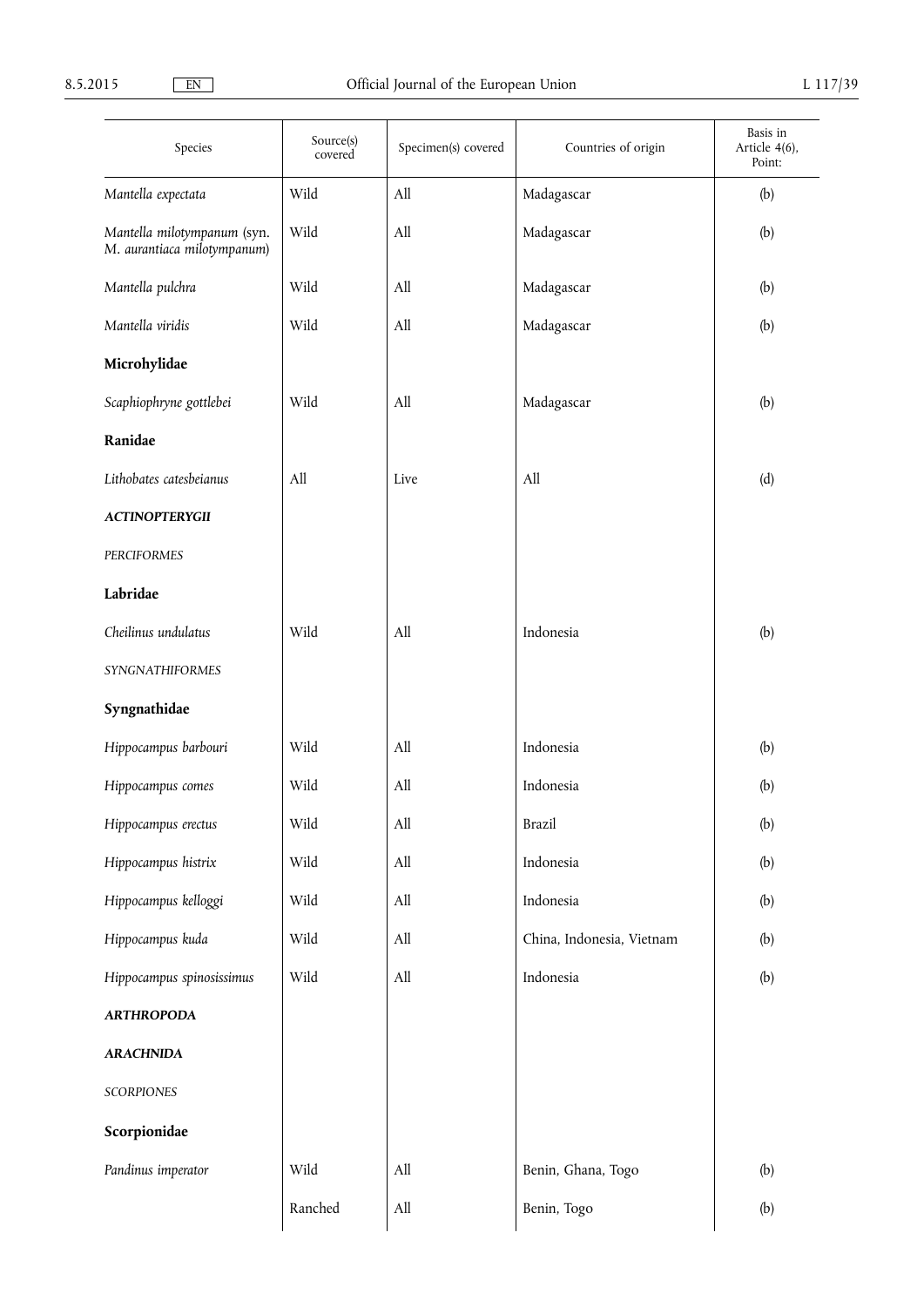| Species                | Source(s)<br>covered | Specimen(s) covered              | Countries of origin                                                                                                             | Basis in<br>Article 4(6),<br>Point: |
|------------------------|----------------------|----------------------------------|---------------------------------------------------------------------------------------------------------------------------------|-------------------------------------|
| <b>INSECTA</b>         |                      |                                  |                                                                                                                                 |                                     |
| <b>LEPIDOPTERA</b>     |                      |                                  |                                                                                                                                 |                                     |
| Papilionidae           |                      |                                  |                                                                                                                                 |                                     |
| Ornithoptera croesus   | Wild                 | All                              | Indonesia                                                                                                                       | (b)                                 |
| Ornithoptera victoriae | Wild                 | All                              | Solomon Islands                                                                                                                 | (b)                                 |
|                        | Ranched              | All                              | Solomon Islands                                                                                                                 | (b)                                 |
| <b>MOLLUSCA</b>        |                      |                                  |                                                                                                                                 |                                     |
| <b>BIVALVIA</b>        |                      |                                  |                                                                                                                                 |                                     |
| <b>VENEROIDA</b>       |                      |                                  |                                                                                                                                 |                                     |
| Tridacnidae            |                      |                                  |                                                                                                                                 |                                     |
| Hippopus hippopus      | Wild                 | All                              | New Caledonia, Tonga,<br>Vanuatu, Vietnam                                                                                       | (b)                                 |
| Tridacna crocea        | Wild                 | All                              | Cambodia, Fiji, Solomon<br>Islands, Tonga, Vanuatu,<br>Vietnam                                                                  | (b)                                 |
| Tridacna derasa        | Wild                 | All                              | Fiji, New Caledonia, Philip-<br>pines, Palau, Solomon Islands,<br>Tonga, Vanuatu, Vietnam                                       | (b)                                 |
| Tridacna gigas         | Wild                 | All                              | Marshall Islands, Solomon<br>Islands, Tonga, Vietnam                                                                            | (b)                                 |
| Tridacna maxima        | Wild                 | All                              | Cambodia, Fiji, Marshall<br>Islands, Micronesia, Mozambi-<br>que, New Caledonia, Solomon<br>Islands, Tonga, Vanuatu,<br>Vietnam | (b)                                 |
| Tridacna rosewateri    | Wild                 | All                              | Mozambique                                                                                                                      | (b)                                 |
| Tridacna squamosa      | Wild                 | $\mathop{\mathrm{All}}\nolimits$ | Cambodia, Fiji, Mozambique,<br>New Caledonia, Solomon<br>Islands, Tonga, Vanuatu,<br>Vietnam                                    | (b)                                 |
| Tridacna tevoroa       | Wild                 | All                              | Tonga                                                                                                                           | (b)                                 |
| <b>GASTROPODA</b>      |                      |                                  |                                                                                                                                 |                                     |
| MESOGASTROPODA         |                      |                                  |                                                                                                                                 |                                     |
| Strombidae             |                      |                                  |                                                                                                                                 |                                     |
| Strombus gigas         | Wild                 | All                              | Grenada, Haiti                                                                                                                  | (b)                                 |
| <b>CNIDARIA</b>        |                      |                                  |                                                                                                                                 |                                     |
| <b>ANTHOZOA</b>        |                      |                                  |                                                                                                                                 |                                     |
| HELIOPORACEA           |                      |                                  |                                                                                                                                 |                                     |
| Helioporidae           |                      |                                  |                                                                                                                                 |                                     |
| Heliopora coerulea     | Wild                 | $\mathop{\mathrm{All}}\nolimits$ | Solomon Islands                                                                                                                 | (b)                                 |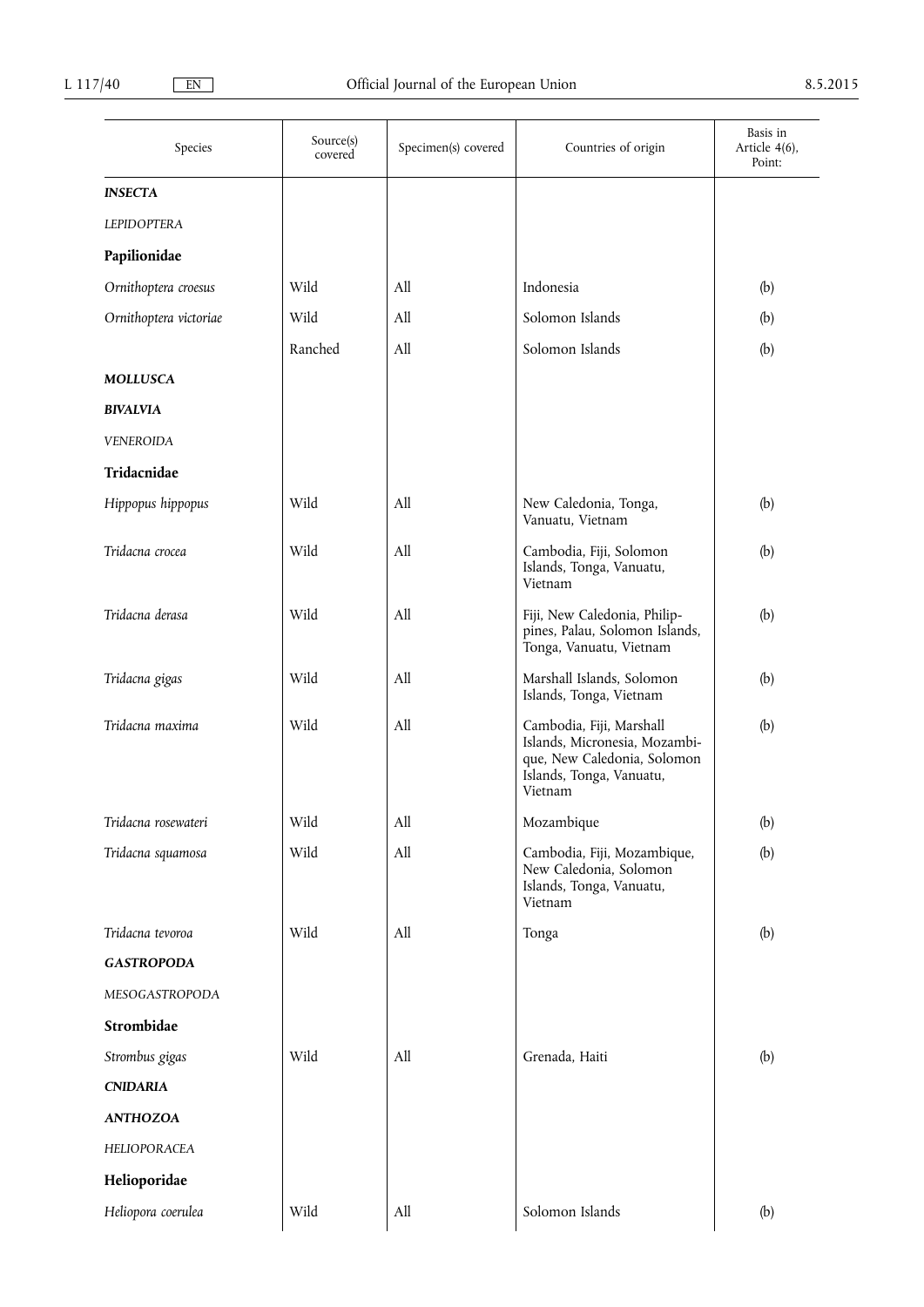| Species                                  | Source(s)<br>covered | Specimen(s) covered                                                                    | Countries of origin | Basis in<br>Article 4(6),<br>Point: |
|------------------------------------------|----------------------|----------------------------------------------------------------------------------------|---------------------|-------------------------------------|
| <b>SCLERACTINIA</b>                      |                      |                                                                                        |                     |                                     |
| Scleractinia spp.                        | Wild                 | All                                                                                    | Ghana               | (b)                                 |
| Agariciidae                              |                      |                                                                                        |                     |                                     |
| Agaricia agaricites                      | Wild                 | All                                                                                    | Haiti               | (b)                                 |
| Caryophylliidae                          |                      |                                                                                        |                     |                                     |
| Catalaphyllia jardinei                   | Wild                 | A11                                                                                    | Solomon Islands     | (b)                                 |
| Euphyllia divisa                         | Wild                 | Live corals except<br>maricultured speci-<br>mens attached to<br>artificial substrates | Indonesia           | (b)                                 |
| Euphyllia fimbriata                      | Wild                 | Live corals except<br>maricultured speci-<br>mens attached to<br>artificial substrates | Indonesia           | (b)                                 |
| Euphyllia paraancora                     | Wild                 | Live corals except<br>maricultured speci-<br>mens attached to<br>artificial substrates | Indonesia           | (b)                                 |
| Euphyllia paradivisa                     | Wild                 | Live corals except<br>maricultured speci-<br>mens attached to<br>artificial substrates | Indonesia           | (b)                                 |
| Euphyllia yaeyamaensis                   | Wild                 | Live corals except<br>maricultured speci-<br>mens attached to<br>artificial substrates | Indonesia           | (b)                                 |
| Plerogyra discus                         | Wild                 | All except maricul-<br>tured specimens<br>attached to artifi-<br>cial substrates       | Indonesia           | (b)                                 |
| Plerogyra simplex (Plerogyra<br>taisnei) | Wild                 | All except maricul-<br>tured specimens<br>attached to artifi-<br>cial substrates       | Indonesia           | (b)                                 |
| Faviidae                                 |                      |                                                                                        |                     |                                     |
| Favites halicora                         | Wild                 | All                                                                                    | Tonga               | (b)                                 |
| Platygyra sinensis                       | Wild                 | All                                                                                    | Tonga               | (b)                                 |
| Mussidae                                 |                      |                                                                                        |                     |                                     |
| Acanthastrea hemprichii                  | Wild                 | All                                                                                    | Tonga               | (b)                                 |
| Blastomussa merleti                      | Wild                 | All except maricul-<br>tured specimens<br>attached to artifi-<br>cial substrates       | Indonesia           | (b)                                 |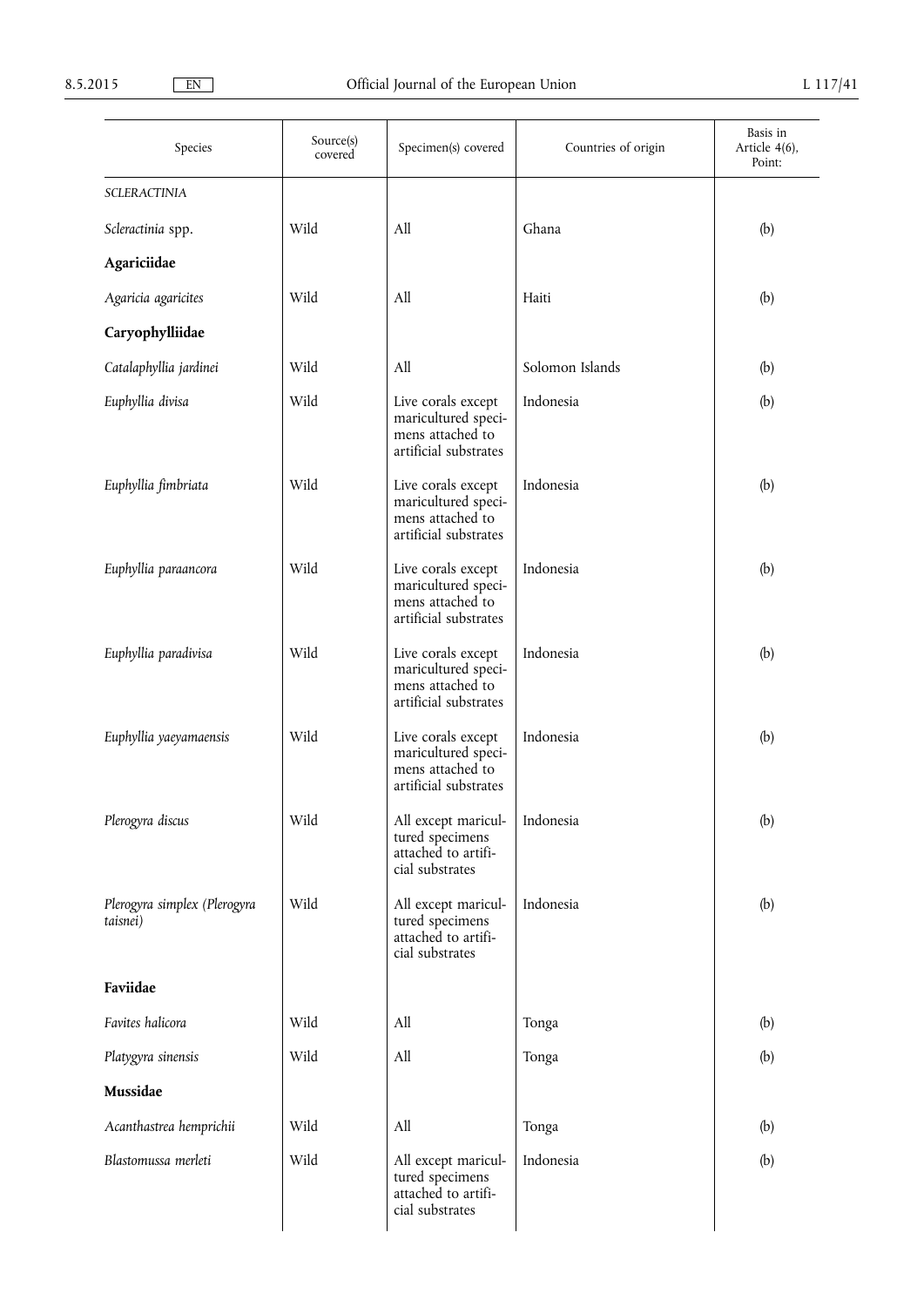| Species                  | Source(s)<br>covered | Specimen(s) covered                                                              | Countries of origin                             | Basis in<br>Article 4(6),<br>Point: |
|--------------------------|----------------------|----------------------------------------------------------------------------------|-------------------------------------------------|-------------------------------------|
| Cynarina lacrymalis      | Wild                 | All except maricul-<br>tured specimens<br>attached to artifi-<br>cial substrates | Indonesia                                       | (b)                                 |
| Scolymia spp.            | Wild                 | All                                                                              | Tonga                                           | (b)                                 |
| Pocilloporidae           |                      |                                                                                  |                                                 |                                     |
| Seriatopora stellata     | Wild                 | All                                                                              | Indonesia                                       | (b)                                 |
| Trachyphylliidae         |                      |                                                                                  |                                                 |                                     |
| Trachyphyllia geoffroyi  | Wild                 | All                                                                              | Fiji                                            | (b)                                 |
| <b>FLORA</b>             |                      |                                                                                  |                                                 |                                     |
| Amaryllidaceae           |                      |                                                                                  |                                                 |                                     |
| Galanthus nivalis        | Wild                 | All                                                                              | Bosnia and Herzegovina,<br>Switzerland, Ukraine | (b)                                 |
| Apocynaceae              |                      |                                                                                  |                                                 |                                     |
| Pachypodium inopinatum   | Wild                 | All                                                                              | Madagascar                                      | (b)                                 |
| Pachypodium rosulatum    | Wild                 | All                                                                              | Madagascar                                      | (b)                                 |
| Pachypodium sofiense     | Wild                 | All                                                                              | Madagascar                                      | (b)                                 |
| Cycadaceae               |                      |                                                                                  |                                                 |                                     |
| Cycadaceae spp.          | Wild                 | All                                                                              | Mozambique                                      | (b)                                 |
| Euphorbiaceae            |                      |                                                                                  |                                                 |                                     |
| Euphorbia ankarensis     | Wild                 | All                                                                              | Madagascar                                      | (b)                                 |
| Euphorbia banae          | Wild                 | All                                                                              | Madagascar                                      | (b)                                 |
| Euphorbia berorohae      | Wild                 | All                                                                              | Madagascar                                      | (b)                                 |
| Euphorbia bongolavensis  | Wild                 | All                                                                              | Madagascar                                      | (b)                                 |
| Euphorbia bulbispina     | Wild                 | All                                                                              | Madagascar                                      | (b)                                 |
| Euphorbia duranii        | Wild                 | All                                                                              | Madagascar                                      | (b)                                 |
| Euphorbia fianarantsoae  | Wild                 | All                                                                              | Madagascar                                      | (b)                                 |
| Euphorbia guillauminiana | Wild                 | All                                                                              | Madagascar                                      | (b)                                 |
| Euphorbia iharanae       | Wild                 | All                                                                              | Madagascar                                      | (b)                                 |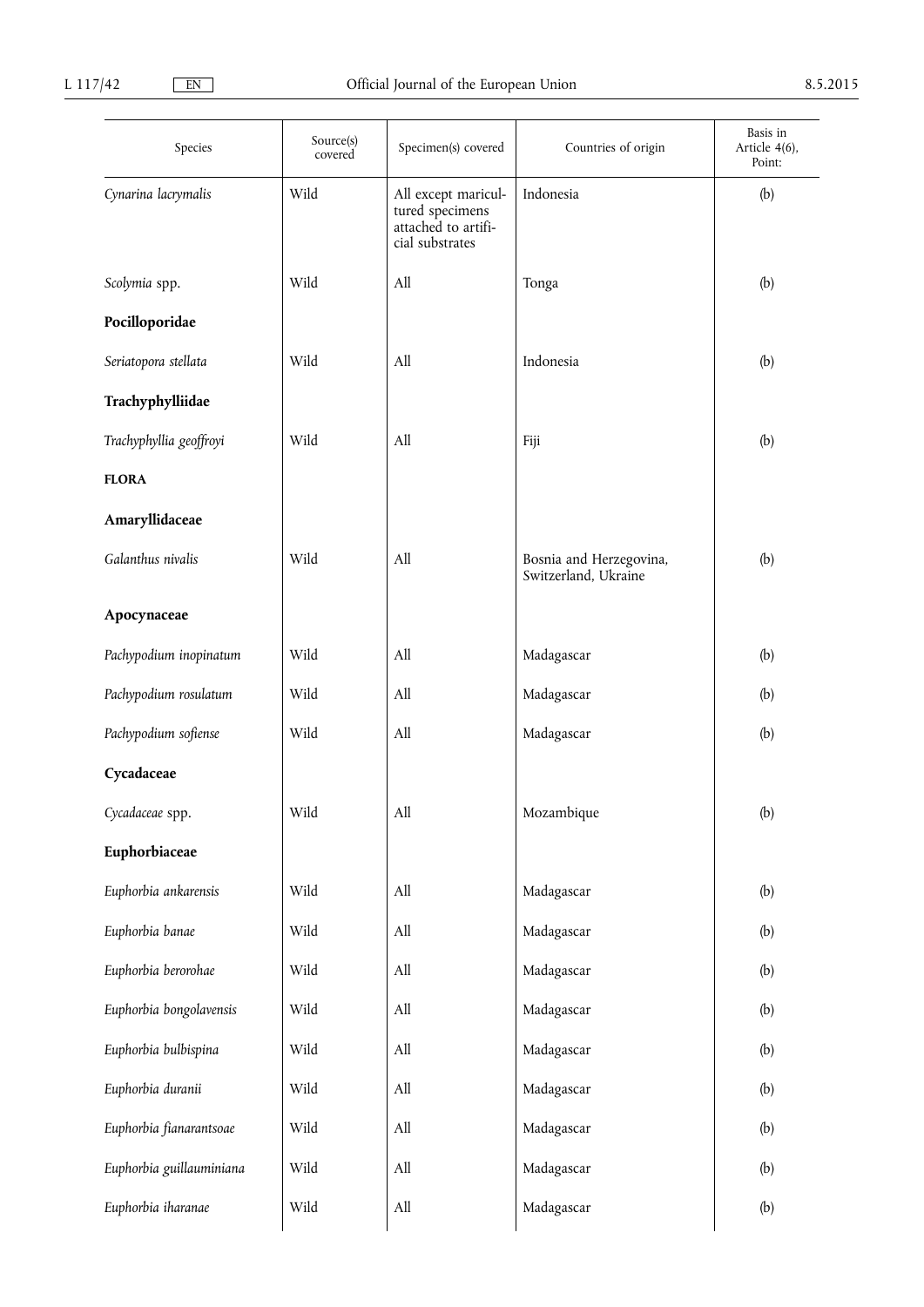| Species                      | Source(s)<br>covered | Specimen(s) covered | Countries of origin                       | Basis in<br>Article 4(6),<br>Point: |
|------------------------------|----------------------|---------------------|-------------------------------------------|-------------------------------------|
| Euphorbia kondoi             | Wild                 | All                 | Madagascar                                | (b)                                 |
| Euphorbia labatii            | Wild                 | All                 | Madagascar                                | (b)                                 |
| Euphorbia lophogona          | Wild                 | All                 | Madagascar                                | (b)                                 |
| Euphorbia millotii           | Wild                 | All                 | Madagascar                                | (b)                                 |
| Euphorbia neohumbertii       | Wild                 | All                 | Madagascar                                | (b)                                 |
| Euphorbia pachypodioides     | Wild                 | All                 | Madagascar                                | (b)                                 |
| Euphorbia razafindratsirae   | Wild                 | All                 | Madagascar                                | (b)                                 |
| Euphorbia suzannae-marnierae | Wild                 | All                 | Madagascar                                | (b)                                 |
| Euphorbia waringiae          | Wild                 | All                 | Madagascar                                | (b)                                 |
| Orchidaceae                  |                      |                     |                                           |                                     |
| Anacamptis pyramidalis       | Wild                 | All                 | Turkey                                    | (b)                                 |
| Barlia robertiana            | Wild                 | All                 | Turkey                                    | (b)                                 |
| Cypripedium japonicum        | Wild                 | All                 | China, North Korea, Japan,<br>South Korea | (b)                                 |
| Cypripedium macranthos       | Wild                 | All                 | South Korea, Russia                       | (b)                                 |
| Cypripedium margaritaceum    | Wild                 | All                 | China                                     | (b)                                 |
| Cypripedium micranthum       | Wild                 | All                 | China                                     | (b)                                 |
| Dactylorhiza romana          | Wild                 | All                 | Turkey                                    | (b)                                 |
| Dendrobium bellatulum        | Wild                 | All                 | Vietnam                                   | (b)                                 |
| Dendrobium nobile            | Wild                 | All                 | Laos                                      | (b)                                 |
| Dendrobium wardianum         | Wild                 | All                 | Vietnam                                   | (b)                                 |
| Myrmecophila tibicinis       | Wild                 | All                 | Belize                                    | (b)                                 |
| Ophrys holoserica            | Wild                 | All                 | Turkey                                    | (b)                                 |
| Ophrys pallida               | Wild                 | All                 | Algeria                                   | (b)                                 |
| Ophrys tenthredinifera       | Wild                 | All                 | Turkey                                    | (b)                                 |
| Ophrys umbilicata            | Wild                 | All                 | Turkey                                    | (b)                                 |
| Orchis coriophora            | Wild                 | All                 | Russia,                                   | (b)                                 |